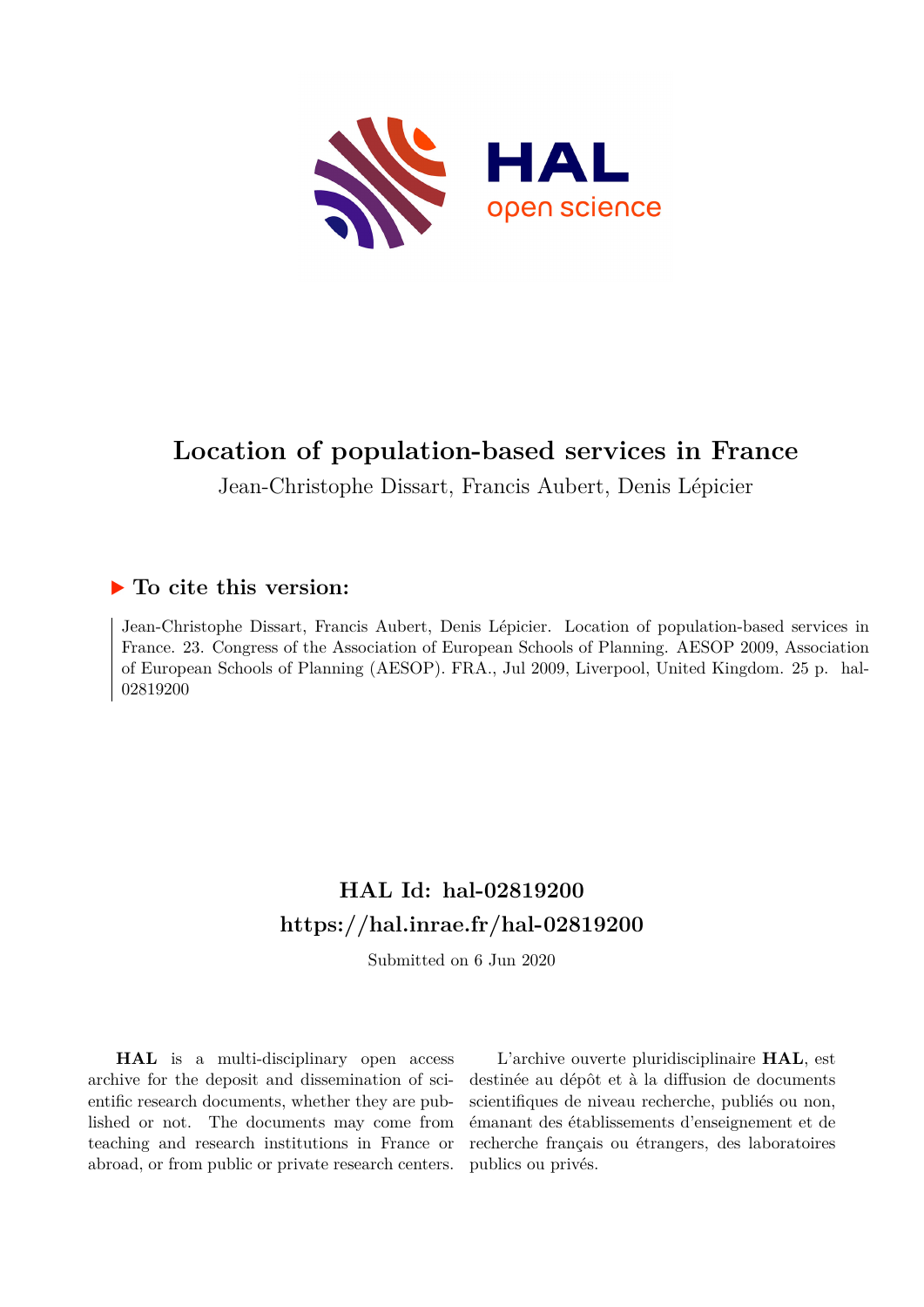## Location of population-based services in France

Jean-Christophe Dissart Cemagref Grenoble, DTM research unit, France jean-christophe.dissart@cemagref.fr

Francis Aubert INRA-Agrosup (CESAER), Dijon, France francis.aubert@enesad.inra.fr

Denis Lépicier INRA-Agrosup (CESAER), Dijon, France denis.lepicier@enesad.inra.fr

## Association of European Schools of Planning (AESOP)

Annual congress, Liverpool, UK, 15-18 July 2009 Track 4 - Global challenges for local and regional development

#### v 1.2 (13 July 2009) - Please do not cite or quote

#### Abstract

The objective of this paper is to analyze the spatial distribution of employment in population-based services as well as their location factors at the functional economic area scale. Two main categories of explanatory factors are studied using statistical methods: market potential and the propensity to consume locally. Estimating tourism employment adds attractiveness and access to facilities as complementary location factors of services across space. Results identify structural factors related to local demand and the most favorable regional conditions for the development of population-based employment.

#### Keywords

population-based economy; location factors; statistical methods

#### Acknowledgements

The authors wish to thank DIACT (Délégation Interministérielle à l'Aménagement et à la Compétitivité des Territoires) for funding support and are grateful to session participants for review comments.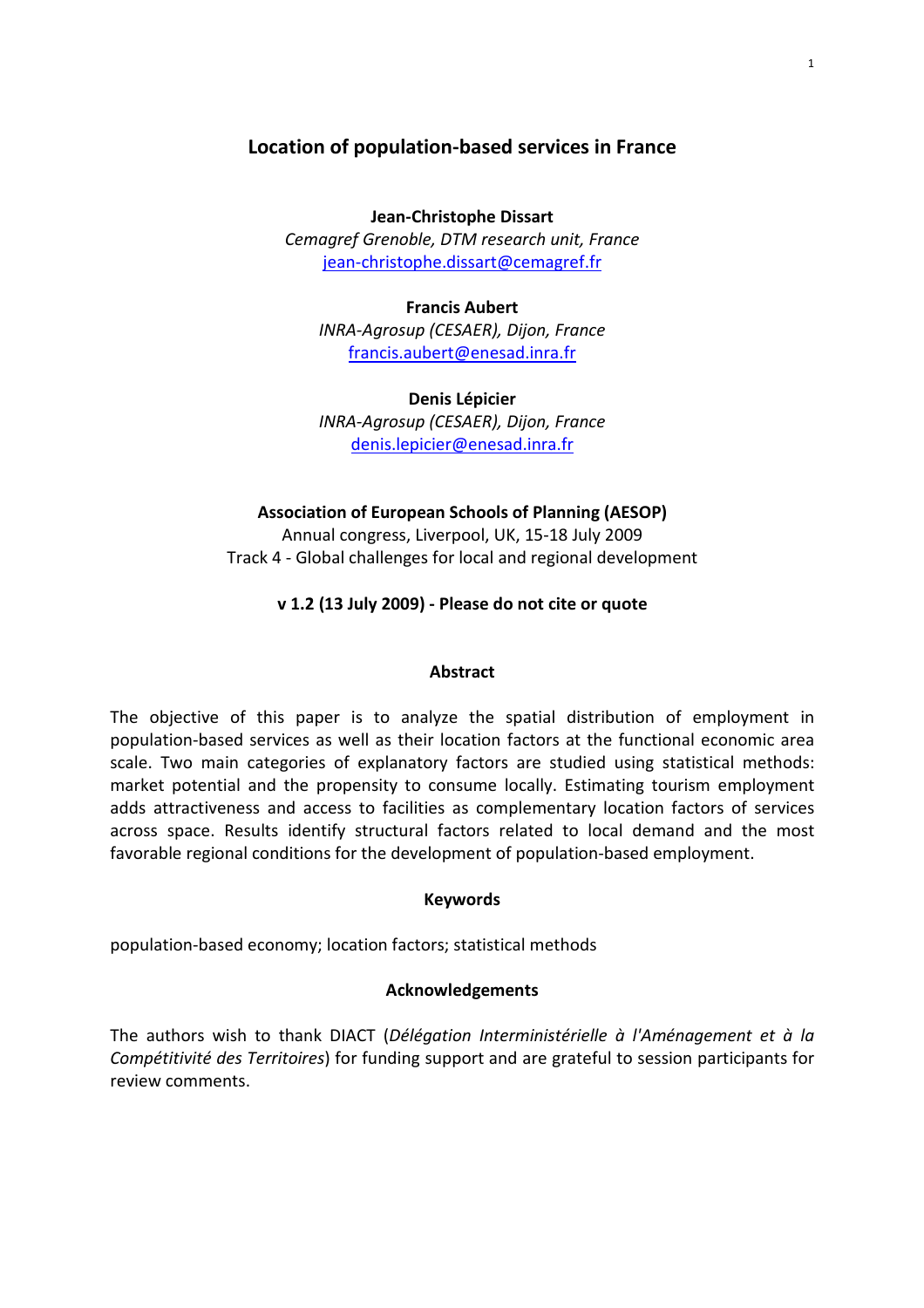# Location of population-based services<sup>1</sup> in France<sup>2</sup>

#### 1. Introduction

 $\overline{a}$ 

The increasing weight of the tertiary sector in the national economy has ambiguous impacts in terms of economic geography. On the one hand, the development of services to businesses tends to reinforce the polarization of production activities; on the other hand, the development of services to households tends to distribute those services as close as possible to the population. Since the European population is increasingly locating outside major cities and employment centers, taking account of the population-based economy is becoming a critical issue in terms of regional development and territorial cohesion (Commission Européenne 2008). In a complementary fashion to this "counter-urbanization" flow, which areas under urban influence benefit from (due to metropolis growth), there is a demographic surge in more remote areas. The latter results from enhancing the natural environment as an attractive residential setting, and is becoming a factor for economic growth by developing the demand for population-based services.

This paper has two objectives: to characterize the spatial distribution of population-based services over the French territory; and to explain the observed heterogeneity using household differentiated localized demand. First, we present the geography of populationbased services, which is not well known and methodologically tricky. Indeed, available data are scarce and ill-assorted due to a lack of common statistical conventions. The scope of population-based services is based on the following definition: non tradable, tertiary final goods whose destination if household localized demand. The survey is done at the Functional Economic Area (FEA, bassin de vie) scale which takes account of household location at the municipality scale as well as commuting patterns towards jobs or services in the neighboring area. In this perspective, the distribution of population-based services is analyzed as a function of local potential demand, be it permanent or temporary. To do so, we account for the impact of tourism demand as a complement to resident population demand; indeed, local services do not satisfy the demand of permanent residents only.

The paper is organized as follows. The next section presents the main stylized facts about the geography of services as well as theoretical references that may be used to explain their location. The third section presents data and methods. In section 4, results first present employment densities in population-based services, then in tourism services (estimated using a specific method) at the FEA scale. Then, the explanatory power of local demand variables is assessed, and regional differences in the location of population-based services are further analyzed. The conclusion sums up the main results; it confirms the critical role of agglomeration factors but also underlines two factors of dispersion: first, fixed assets, which

 $1$  "population-based services" is the closest translation we could find to the French services résidentiels. Indeed, the adjective "residential" mainly pertains to housing (e.g. residential neighborhood) or health (e.g. residential treatment center) issues. Since we focus on services to the population (as opposed to businesses), we chose "population-based".

<sup>&</sup>lt;sup>2</sup> This paper is based on a research project carried out by Cesaer (Dijon) and Cemagref (Grenoble) as part of DIACT's working group on regions and the service economy (économie des services et territoires).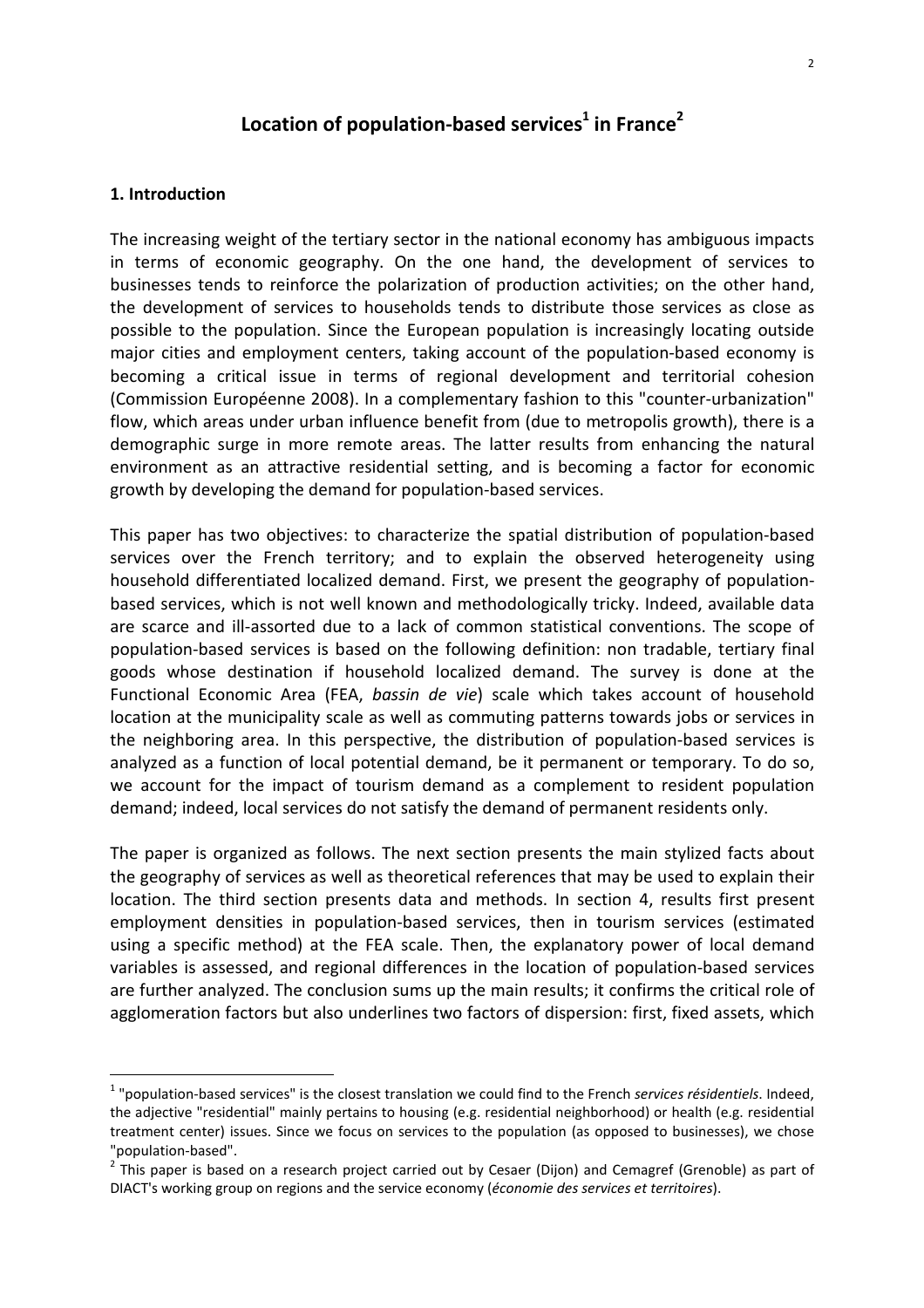impact tourism destinations; second, the rationale for supplying services that depend upon public action.

### 2. Location theory and the geography of services

From a regional economics viewpoint, the increasing share of services in the economy tends to result in a spatial homogenization of location structures at the European scale (DIACT 2008). Services tend to spread spatially (Houdebine 1999; Midelfart-Knarvik et al. 2002), or at least they generally do not contribute to the concentration of activities (Gaulier 2003). However their geography is much differentiated according to the type of service, particularly with respect to tradability and knowledge intensity. In this perspective, financial services and services to businesses are more sensitive to agglomeration and spatial concentration, whereas retail trade and transportation services are more scattered (Jennequin 2008).

At the subnational scale, the distribution of services depends upon gravity and scope effects. There is an empirical pattern regarding the product of city size by its rank in the urban hierarchy, which is constant and close to the size of the biggest city (Zipf's [1949] rank-size law). In the French database of facilities (Inventaire Communal INSEE 2001), facilities and services are differentiated according to categories that reflect their relation to space: proximity, intermediate and higher. This classification is formally represented by "central places" that show embedded market areas corresponding to the hierarchy of facilities and services (Christaller 1933).

In location theory, economic activities follow agglomeration and accessibility principles; their geography is sensitive to both economies of scale and transportation costs. The former increase agglomeration effects all the more that differentiation limits competition and externalities contribute to increasing returns. The latter tend to increase dispersion, especially if population density is low and production activities use fixed assets.

The formal framework offered by economic geography treats regional effects of farming and manufacturing dynamics, and underlines the dominant character of dispersion forces for the former and agglomeration forces for the latter. The location of tertiary activities is little directly addressed in this framework but may be explained by distinguishing two categories of tertiary goods: firm- or household-related.

First, services to firms may be considered intermediate goods that are used by manufacturing activities. Their location is related to the industrial sector's by upstream relationships (Venables 1996). Taking account of this third sector reinforces the cumulative process that tends to concentrate activities in the central region (Jennequin, 2005). In this type of model, the mobility of skilled labor is critical by acting on production (price decrease, wage increase) and consumption (market size, good diversity) factors.

Second, because they are little tradable, services to households may be integrated in the homogenous sector whose location is dictated by the distribution of demand. Indeed, consumers of population-based services are mainly located in the considered region. From a location theory perspective, population-based services are part of spatial configurations that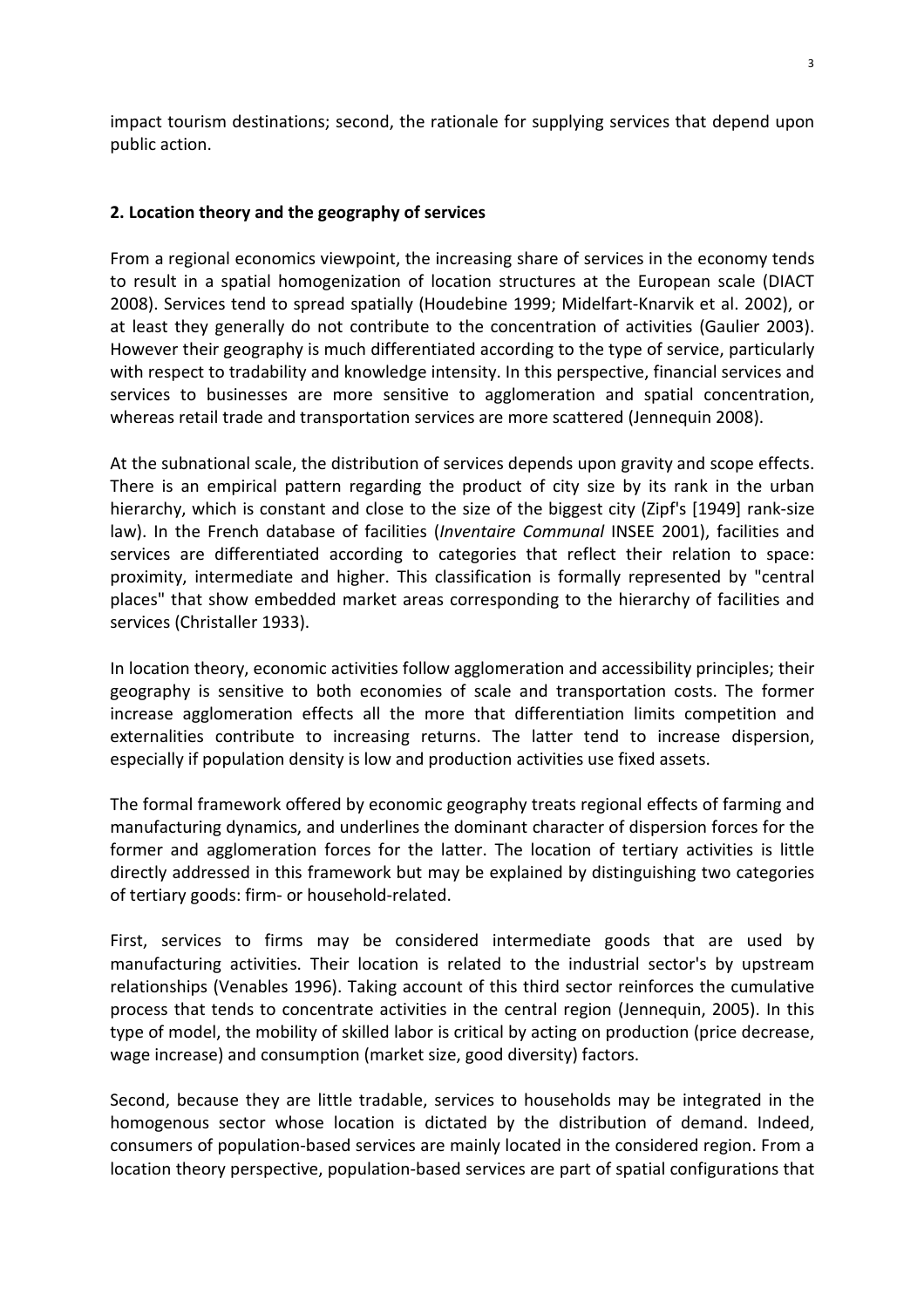are conditioned by household location, i.e. consumers. Indeed, the distribution of households conditions market potentials that contribute to the concentration of services, where transportation costs are borne by households.

Economic geography models indirectly detail the economic processes that drive the location of population-based services. The main factors are demand and labor factors. The logical consequence of Krugman's (1991) classic model is that the agglomeration of activities other than those tied to land (i.e. agriculture) results in a decrease in the price of goods, an increase in real wages and a greater diversity of goods. And since labor migration is the main driver of agglomeration, the model assumes that workers are sensitive to such factors. This calls for several comments. First, the population of consumers does not exactly correspond to the population of workers because of complex relations to activity (retirees, beneficiaries of social transfers, unemployed, etc.). Next, even if the assumption that the labor population equates the consumer population holds, workers may not be as mobile as the theory assumes, i.e. be sensitive to not only monetary variables (wage level, product price) but also other factors. Population-based services do not react homogeneously to location economic processes. Thus, higher services are more sensitive to agglomeration forces, economies of scale, and income elasticity of demand (which is high for these services); whereas everyday services, which are more sensitive to transportation costs, tend to benefit less from agglomeration.

Observations as well as economic analyses of migration underline the sensitivity of households to environmental and amenity factors when they make a decision about a residential location (McGranahan 2008). Though the geographic concentration of employment in cities tends to remain stable or even increase, households tend to choose residential locations that are increasingly distinct and far from employment centers, thus contributing to urban sprawl. Transportation costs play a critical role in these changes, which are significant for North American and European rural areas. It is as if releasing the transportation cost constraint for households opened up their location possibilities so as to satisfy a preference for a non-urban living environment (even for the active workforce that has a job in the urban center). In this case, fixed factors that act as a dispersion counterforce are not tied to production activity but to residential attractiveness: the consideration of location-specific amenities drives households to a relative dispersion across space. As a consequence, localized demand, by itself, becomes a dispersion factor.

For the employed workforce, the disassociation between place of residence and place of work results in daily commutes that emphasize the trip function of households. Its microeconomic basis is given by consumer theory applied to trip decisions (Niedercorn and Bechdolt 1969). Consumers seek to maximize the utility function of their trips. As the origin is given, the utility of trips to a potential destination increases as a function of foreseeable contacts. Consequently, consumption behavior for population-based services is tied to both the distribution of service supply and consumer commuting behavior with respect to, among others, place of work or recreation activities. Then, multiple-destination trips become a critical factor for grouping services in some places, thus yielding gravitational phenomena.

Therefore, for a given area, the agglomerated population plays a critical role in the location of population-based services. Such services are adjusted to the spatial distribution of related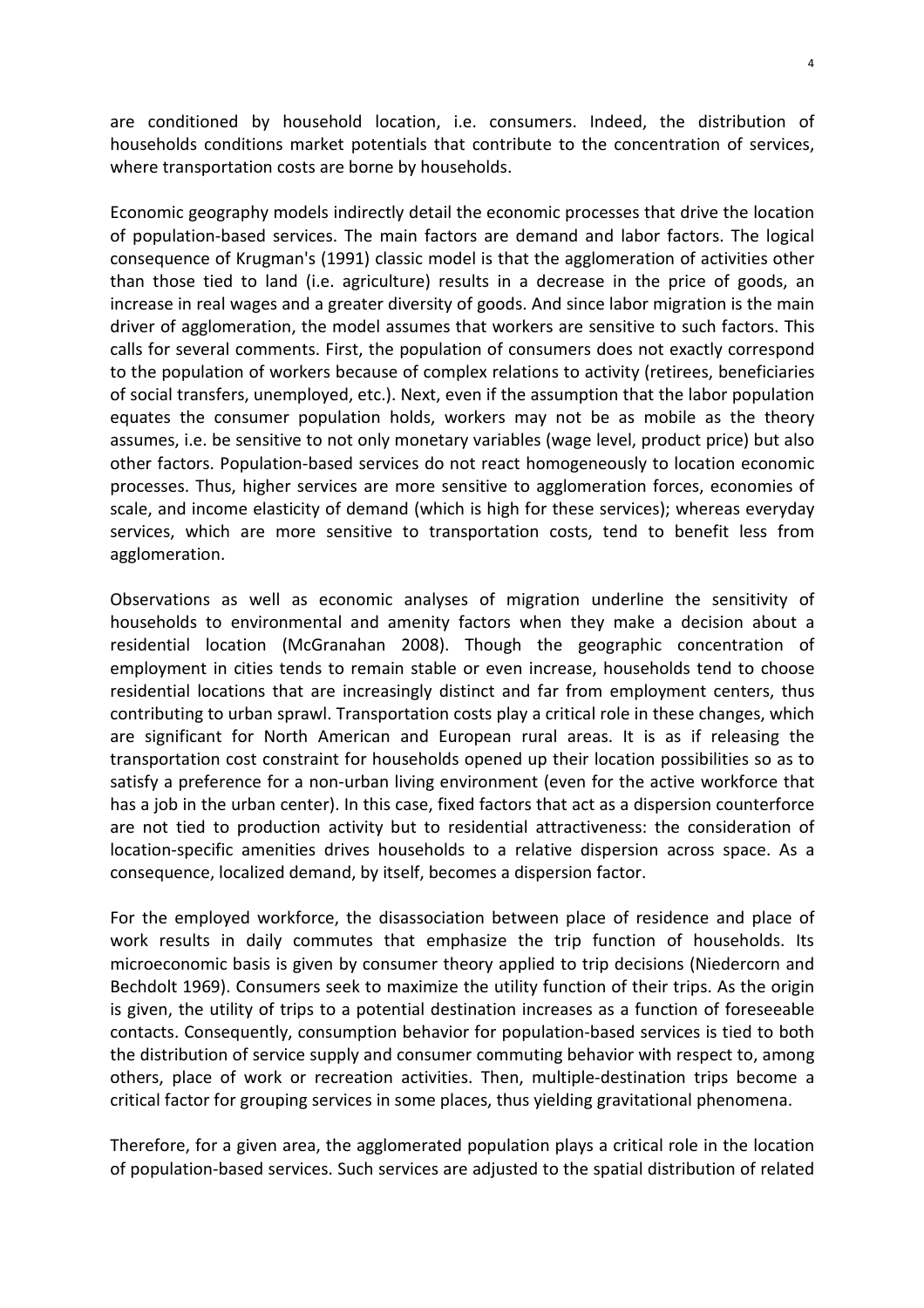expenditures, whether made by the local or the outside population. This relation is valid for market population-based services but may be assumed more complex for public or strongly administered services. In this case, market factors are combined with spatial planning policies that stress accessibility and equity of access criteria for all citizens regardless of their place of residence.

Location theory leads to favor two explanatory dimensions: market potential and propensity to consume locally. The idea is to combine market area analysis, where firms tend to locate at the center of their market and consumers are attracted to service-supplying poles, with territorial analysis, which mitigates the deterministic character of the urban hierarchy to identify functioning market areas that depend upon localized organization and consumption modes. Accordingly, this paper explores the location factors of employment in populationbased services following two explanatory dimensions. First, the location of population-based services is analyzed with respect to urban hierarchy and corresponding market areas. Second, more territorial and outlying patterns of organization of population-based services are analyzed with respect to FEA tourism attractiveness and the location of tourism-related employment.

#### 3. Data and methods

 $\overline{a}$ 

#### 3.1. Defining the scope of population-based services

"Population-based services" are not a common category of activity classification systems. This set of services is classically associated with trade and transportation sectors to constitute the tertiary sector, which is further differentiated into market (transportation, trade, real estate, financial activities, etc.) and non market (education, health, social services, public administration) tertiary services. A second differentiation criterion is between household- and firm-related demand (Table 1). INSEE's work on the definition of Functional Economic Areas (FEAs, bassins de vie, INSEE 2003) suggests yet another classification of major activities: those that mainly satisfy the needs of the local population (residential sector) and those that contribute to the production of goods and services for a greater market area than the sole local market (productive sector).

Here the scope of "population-based services" focuses on the service sector and activities that satisfy the needs of the population. Since the distinction regarding population- vs. firmdemand is not systematically easy to make, we also used the analysis by Armand and De Seze (2005). For services whose final demand is not obvious, this study analyzes the coefficient of variation of their density of employment per inhabitant. A low coefficient of variation, which means a fairly homogenous distribution of employment, is a salient feature of population-based services; whereas activities that are not directly related to population density are characterized by high coefficient of variation values and are excluded from the analysis<sup>3</sup>.

 $3$  For example, leasing-purchase, reinsurance, financial intermediation, film production or labor union activities.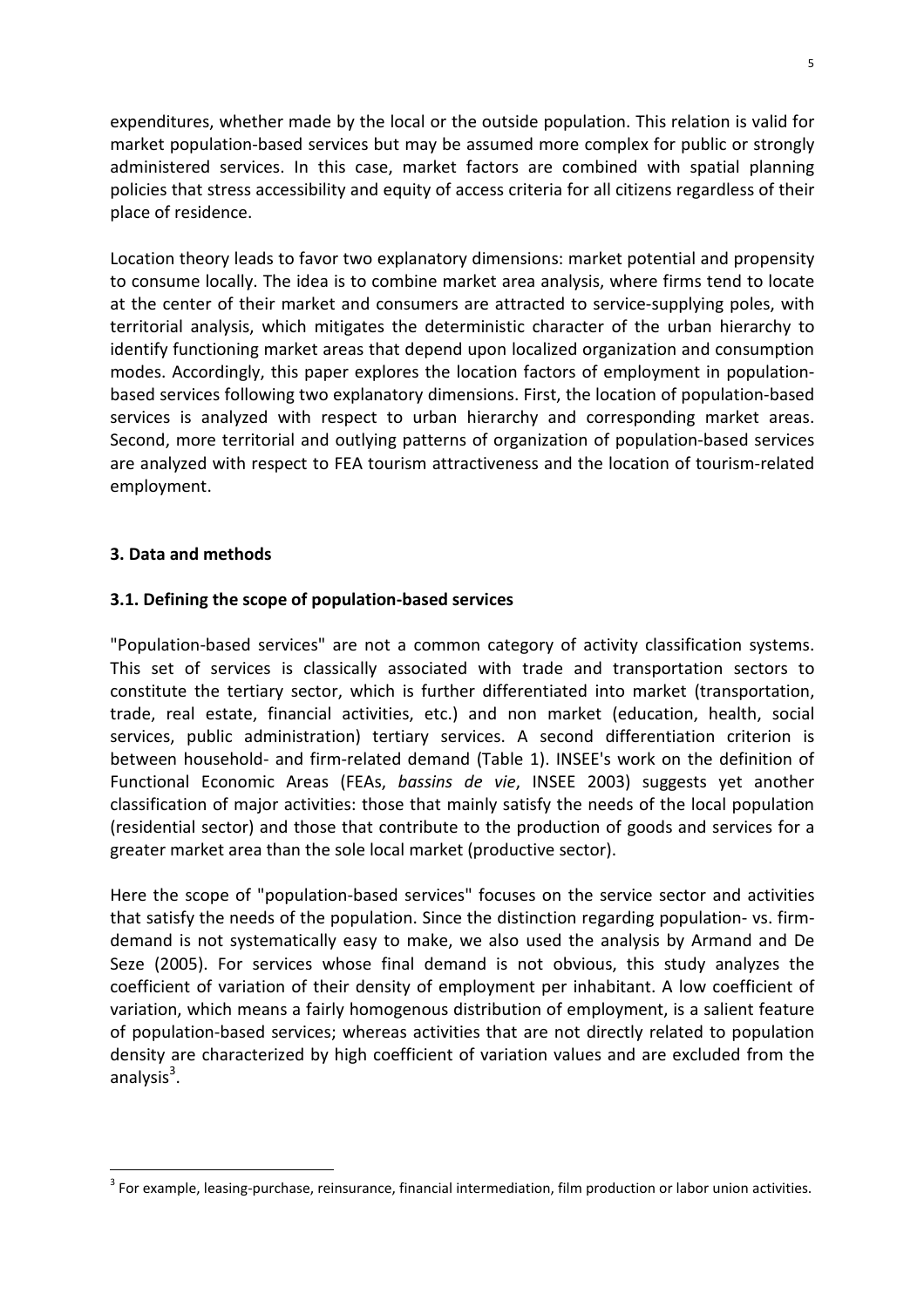Table 1. Employment in population-based services (1999) Activity typology Total employment (1999)

| 1. Classic sectoral breakdown                                      |           |            |
|--------------------------------------------------------------------|-----------|------------|
| • Primary sector                                                   |           | 1,570,168  |
| • Secondary sector                                                 |           | 3,529,230  |
| $\bullet$ Construction sector                                      |           | 1,322,979  |
| • Tertiary sector                                                  |           | 16,378,354 |
|                                                                    | Total     | 22,800,731 |
| 2. FEA typology (INSEE, 2003)                                      |           |            |
| • Residential economy                                              |           | 12,936,593 |
| • Farm and agrifood economy                                        | 1,570,168 |            |
| · Industrial economy                                               |           | 8,293,970  |
|                                                                    | Total     | 22,800,731 |
| 3. Employment in population-<br>based services (author calculation |           |            |
| using INSEE data)                                                  |           | 11,480,056 |

In conclusion, the set of population-based services comprises tertiary sector activities that directly satisfy the needs of the population, i.e. the set of final tertiary goods production activities. Therefore, this definition is restrictive regarding goods production activities such as construction, energy production, or firm-related services, which are excluded from the analysis; but inclusive regarding public services, which are overwhelmingly included in the study $4$ .

As defined, population-based services comprise diverse activities and jobs, both in the public and the private sectors, both market and non-market in nature, with different location factors. For this reason, the set of population-based services was broken down into four subgroups that are commonly used at intermediate aggregation levels of activities:

- Trade

 $\overline{a}$ 

- Market services (hotels, restaurants, transportation, financial and real estate activities, recreation activities, personal services)

- Administered services (postal mail and telecommunication, education, health and social services, associations)

- Government services.

 $^4$  The detailed list of study economic sectors (population-based services in NAF 700, NES 36 and NES 114 classification systems) is available from the authors.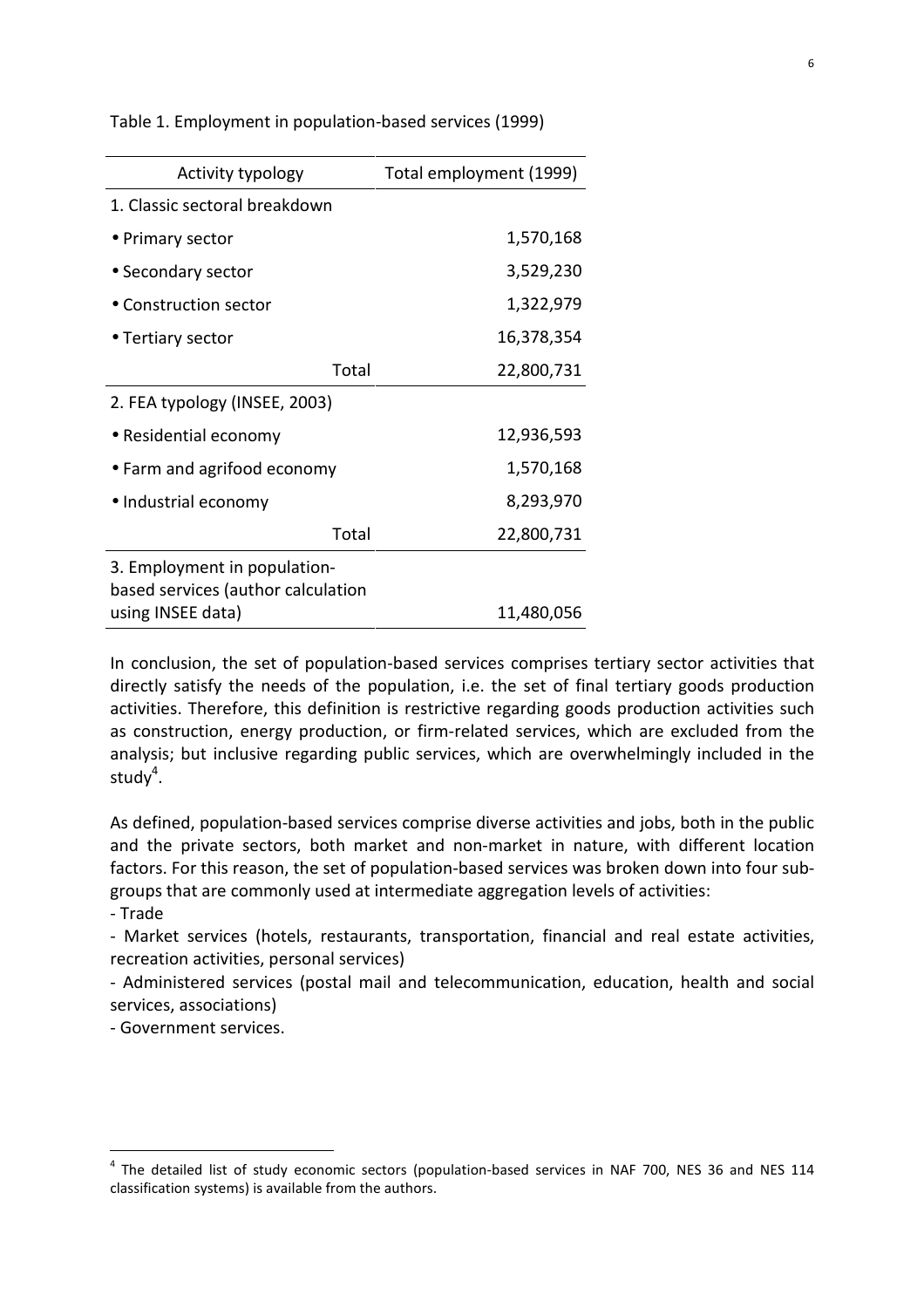#### 3.2. Estimation of tourism employment

Tourism-sensitive activities classically include lodging, café, restaurant and leisure activities as well as travel agencies (MDT, INSEE 2005). Also included in this set are more marginal activities such as cable car and lift activities as well as "personal services" limited to individual care<sup>5</sup>.

Using this definition, it is easy to understand that counting all (but only) jobs in these 15 sectors present a risk of overestimation because all employment in these sectors is not related to tourism. Indeed, as much as jobs in hotels may be considered as fully dependent upon tourism, jobs in cafes and restaurant depend upon the local population to a significant extent. But there is also a risk of underestimation because this list of 15 sectors does not take account of other sectors that are impacted by tourism activity; for example, to some extent jobs in retailing (food or not) are impacted by temporary residents (tourists and day travelers).

In this study, the estimation of tourism employment using the minimum requirements technique (Dissart et al. 2009; English et al. 2000; Leatherman and Marcouiller 1996) aims at meeting the objective of both taking account of all tourism-related activities (in addition to the above-described 15 sectors) and counting tourism-related employment only. The rationale of this method is that within groups of homogenous regions from a populationbased demand perspective, the region that presents the minimum number of populationbased employment per inhabitant is considered satisfying the needs of the permanent resident population only. Within this group, all population-based job values that are higher than this minimum value are considered satisfying the needs of the temporary resident population; it is assumed such demand corresponds mostly to tourism and recreation demand.

This method has been used in the United States to estimate tourism employment at the county scale and requires several steps: 1) creating groups of homogeneous regions (FEAs in this case) from a population-based demand perspective; 2) calculating the minimum requirements value; then 3) estimating tourism employment in each FEA. It is further assumed that tourism employment is mostly related to the market service sector, which implies identifying tourism employment as a subset of trade activities and market services, thereby excluding administered and government services. Last, tourism employment is not estimated directly: the minimum requirements is estimated on the basis of population-based employment density, then it is used to estimate the density of tourism employment, then the number of tourism jobs.

Consistent with explanatory variables of the density of population-based services (see 3.3), the typology of functional economic areas is based on market potential and household

 $\overline{a}$ 

 $^5$  Classified as follows in the French Activity Nomenclature (NAF rev. 1, 2003) (Dissart et al. 2009):

<sup>·</sup> Lodging: tourism hotels with a restaurant (551A); tourism hotels without a restaurant (551C); other hotels (551E); youth hostels (552A); campgrounds (552C); other tourism lodging (552E)

<sup>·</sup> Restaurants and cafés: traditional restaurants (553A); fast-food restaurants (553B); cafés tabacs6 (554A); bars (554B)

<sup>·</sup> Other activities: cable cars, ski lifts (602C); travel agencies (633Z); beauty salons (930E); spa and thalassotherapy activities (930K); other body care (930L)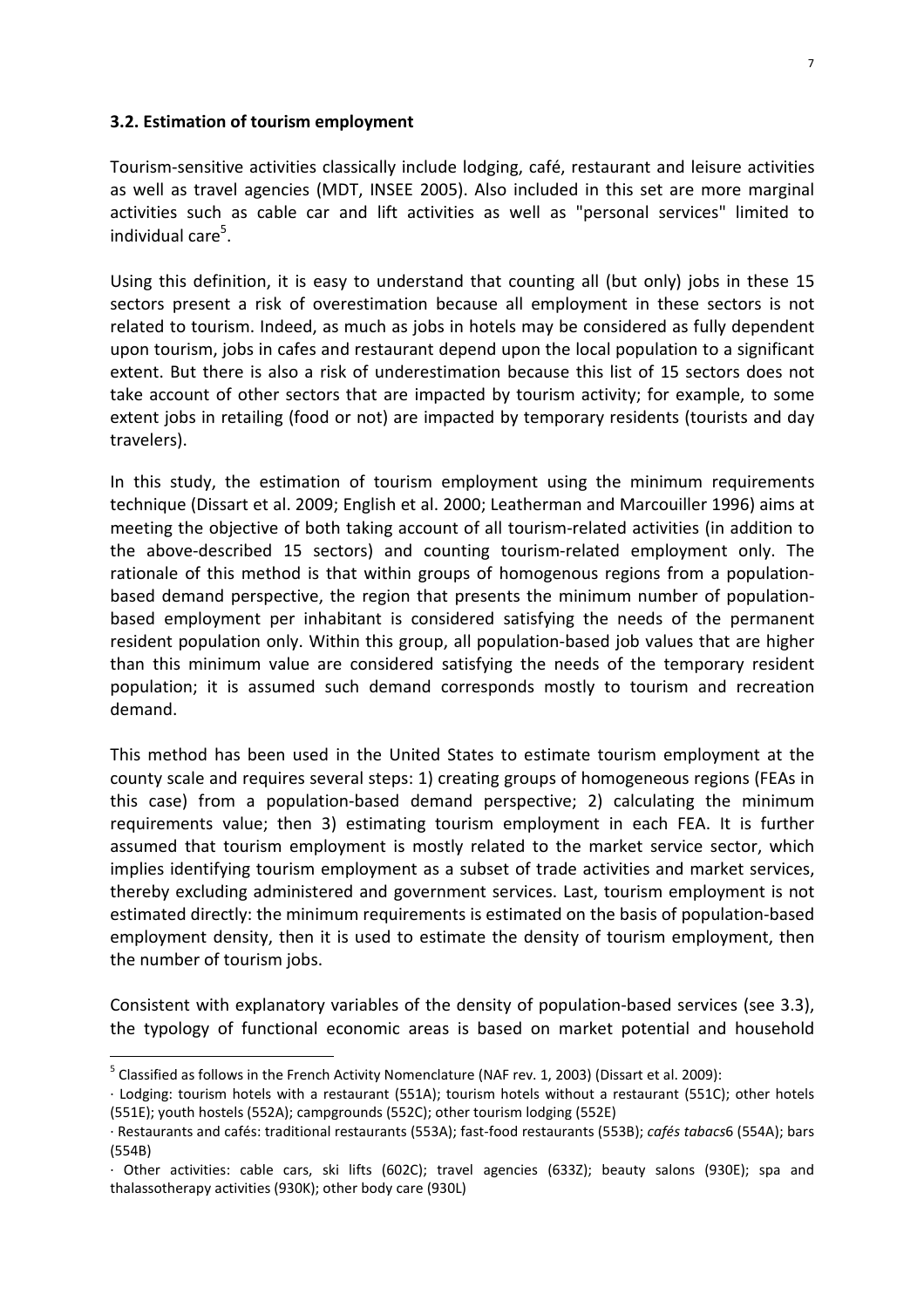propensity to consume locally, with five clustering criterion variables: 1) household average net income; 2) proportion of blue-collar workers; 3) proportion of retirees; 4) commuter balance rate; and 5) size of the FEA pole. Because of measurement unit differences, variables were standardized (mean 0, standard deviation 1) and their level of correlation observed prior to clustering analysis. The clustering algorithm is a k-means method and the final number of clusters was decided using several empirical criteria ( $R^2$  included). Then, as the minimum value in a given cluster may actually be an outlier and since there is no theoretical justification for using systematically the minimum value (Klosterman 1990), we used the 10th percentile value, a choice that also reflects our intention to get a moderate estimation of tourism employment density in functional economic areas.

## 3.3. Explanatory variables of population-based and tourism employment density

Location factors of population-based services are analyzed using the density of employment (per 1,000 inhabitants) in those sectors as the dependent variable. The choice of this indicator is both critical and forced. By choosing employment, we make sure that data are available, which makes the assessment of the distribution of activity over the whole territory possible. Numbering jobs, however, does not account for establishment location and labor productivity issues.

As stated before, the geographic scale of analysis is Functional Economic Areas (INSEE 2003). An FEA is the smallest region in which the (permanent) resident population has access to jobs and most of the facilities it needs. There are 1,916 such sub-regional areas that cover the French territory, the majority of which (1,745) are structured around small towns with less than 30,000 inhabitants.

The analysis uses a spatial classification system called ZAUER (Zonage en Aires Urbaines et aires d'emploi de l'Espace Rural), which divides the national territory into several categories. First, the rural-dominant space comprises both small urban units and other rural municipalities. Second, three categories make up the urban-dominant space: urban poles, periurban rings (all urban area municipalities except the urban pole), and other periurban municipalities (whose residents commute to several urban areas). Using 1999 census data, the classification of municipalities is based on both the number of jobs and commuting patterns. We adapted this classification to the FEA scale to retain four spatial categories for the analysis: urban pole, periurban, rural job pole, and other rural FEAs.

Statistical data about population-based employment and FEA characteristics were used to understand the location factors of employment in both population-based and tourism services. Two statistical methods were used successively. First, regression analysis (OLS) was used to identify FEA structural characteristics that impact the density of employment in population-based and tourism services. Second, shift-share analysis was used to identify geographic factors that may be associated with specific territorial dynamics (Gaigné et al. 2005).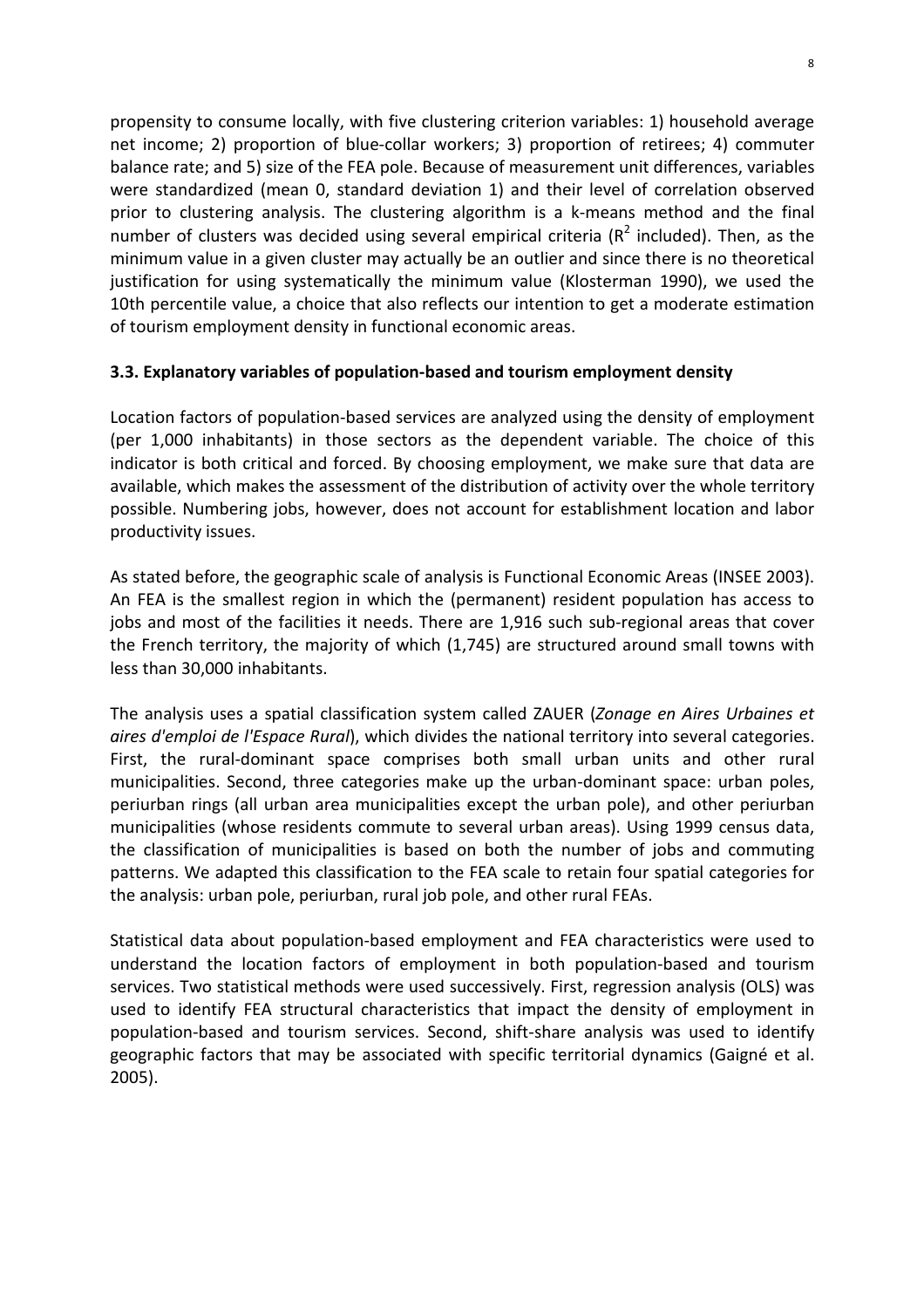#### Explanatory variables of the location of population-based employment

The dependent variable is the density of population-based employment per 1,000 inhabitants. The explanatory variables that measure the two dimensions that impact employment, i.e. market potential and the propensity to consume locally, are the following<sup>6</sup>:

• Regarding market potential:

- Market size (UUPSDC99CAP): number of people living in the pole of the FEA in 1999.

- Income (RNETMOY03): household average net income in 2003.

- Consumption structure (TXOUVR99, TXRETR99): proportion of blue-collar workers and retirees in the total population in 1999.

- Potential for temporary attendance (IND PRES): tourism lodging capacity, i.e. number of beds in campgrounds (2005), hotels (2005) and second homes (2003) relative to FEA total population in 1999.

• Regarding the propensity to consume locally: daily (work-residence) commute:

- Proportion of the FEA workforce that leaves the FEA of residence to work in an urban area in 1999 (TXBVNAVSORT).

- Proportion of the workforce who enters the FEA urban area in 1999 (TXBVNAVENT).

- Commuter balance rate: ratio between the balance of commuters (BVNAVENT-BVNAVSORT) and the employed workforce per FEA (TXSOLDEBVNAV).

## Explanatory variables of the location of tourism employment

The dependent variable is the density of tourism employment in trade and market services estimated by the minimum requirements technique applied to every FEA cluster. The independent variables used for clustering functional economic areas, and consequently for estimating tourism employment, are excluded from regression analysis since their effect has already been taken into account.

The independent variables assumed to influence the local level of tourism employment, hence its distribution over the national territory, are the following:

• Potential for temporary attendance (IND\_PRES): see above.

• Fiscal potential (POT FIS HAB): sum of the four local direct taxes (lodging, business, developed land, undeveloped land), each multiplied by its average national rate, divided by the number of inhabitants; this variable proxies a capacity for public action at the multimunicipality scale.

• Accessibility (TT\_PU99): average access time (in minutes) from the municipalities of an urban area to the urban pole of the same urban area or the closest one (timewise).

• Population density (POPDEN) in 1999: also an indicator of the built environment (because of high correlation with artificial surfaces), of tourism attendance (e.g. man-made heritage, museums), and access to services (fast food, etc.).

• Density of nature-based sports facilities (DRESSN) (source: RES, Ministry of Health and Sports): number of nature-based sports facilities (e.g. hiking trail, via ferrata, canyoning) per 1,000 inhabitants. These facilities use local natural resources and are more likely to attract external households than other facilities (e.g. soccer field) that are more directly related to meeting the needs of the local permanent population.

 $\overline{a}$ 

 $6$  For descriptive statistics of these variables, see Appendix 1.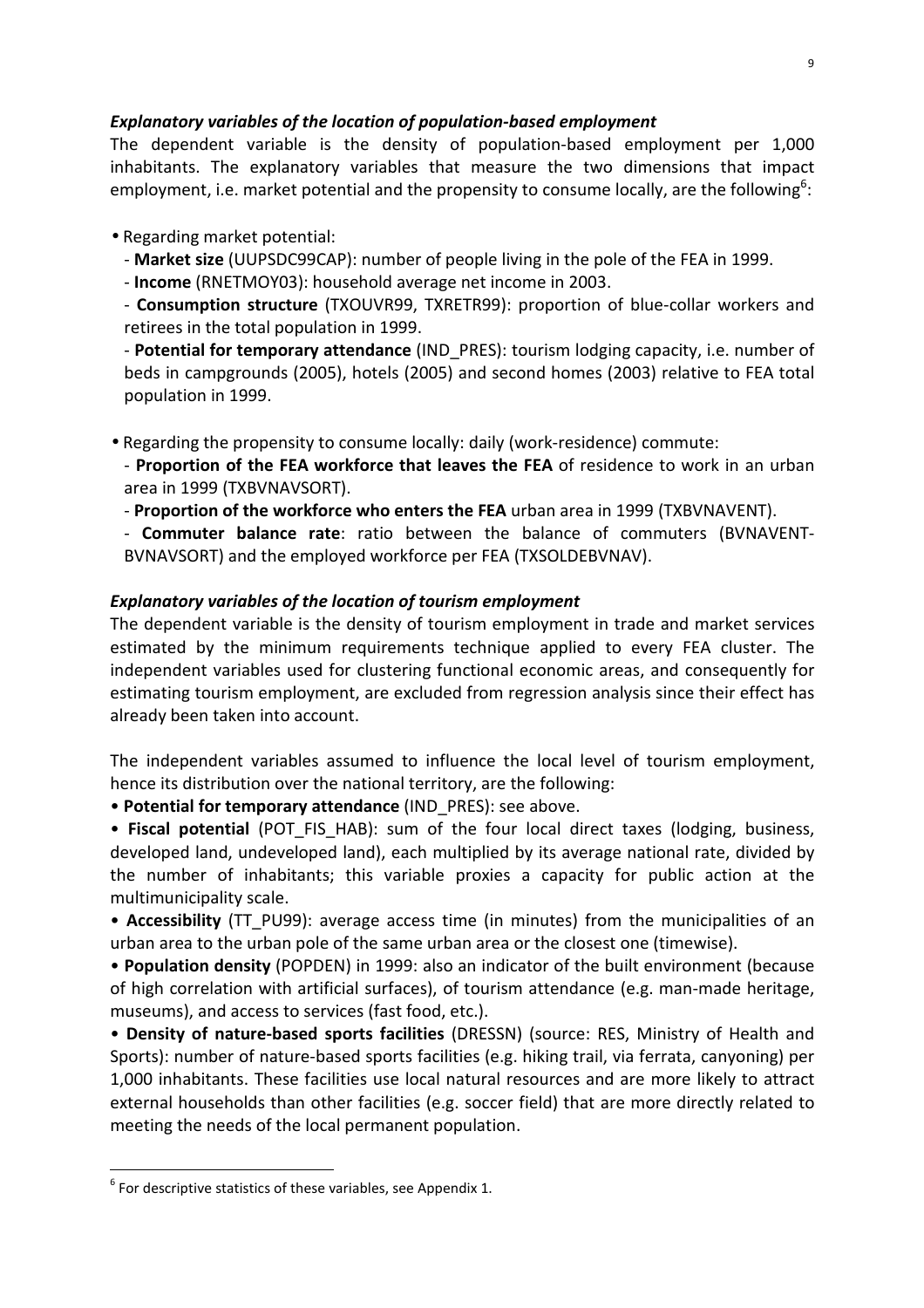• Density of farm and agrifood employment (DEA): number of jobs (per 1,000 inhabitants) in farming and food processing; this variable also reflects a potential positive amenity in terms of landscape maintenance, economic activity support, and more generally rural life.

• Density of manufacturing employment (DEI): density of employment in manufacturing activities (except agrifood), which reflects a potential negative amenity because such activities may be negatively perceived in terms of landscape and pollution.

• Natural amenity index (NAINDEX2): this index is partially based on previous work by McGranahan (1999; 2008) and uses four climate and landscape feature variables: 1) proportion of water areas (wetland and water body surfaces divided by total FEA area); 2) topographic variation (difference between the FEA maximum altitude and that of the FEA's main municipality's city hall); 3) warm winter (average January temperature); 4) wet summer (average number of rainy days) (source: IGN; Corine Land Cover; Brossard et al. 2006). The index is simply the sum of the 4 variables, capped for extreme values and standardized (0, 1).

### 4. Results

After a description of population-based and tourism employment in France and its distribution in terms of density across functional economic areas, this section presents econometric estimation and shift-share analysis results regarding employment location factors of the two dependent variables.

#### 4.1. Employment density in population-based and tourism services

As defined in this paper, population-based services comprise a total of 11.5 million jobs, i.e. 50 % of national total employment in 1999. These jobs are mostly located in urban centers (over 75 %) that comprise 61 % of the population, and in particular in the biggest cities (about 2 out of 3 population-based jobs are located in urban areas over 200,000 inhabitants except Paris). The Paris urban area itself comprises about 2.4 million jobs in populationbased services, i.e. 20 % of national employment in this sector (vs. 16 % of the national population). Then, periurban areas rank second with over 1.2 million jobs. On the other hand, rural areas comprise less than 1 out of 6 jobs to serve less than 1 out of 5 inhabitants. In these areas, population-based services are particularly concentrated in rural poles (i.e. rural towns and their proximate periphery) with 50 % of the jobs (vs. 30 % of the population) located there.

Among population-based services, administered services (education, health, associations, postal mail) represent by far the highest share of jobs (45 %). Trade and market services rank second (43 %), followed by government services (1.6 million jobs). The balance between market services at large (i.e. including trade) and administered and government services is relatively constant across space. Paris is unique because market service jobs are almost as numerous as administered and government jobs. In contrast, administered and government jobs tend to be more important in other urban poles, particularly in small- and medium-sized cities.

Observing population-based services at the functional economic area scale yields a finer analysis of their distribution (Table 2). An FEA's position in the urban area classification is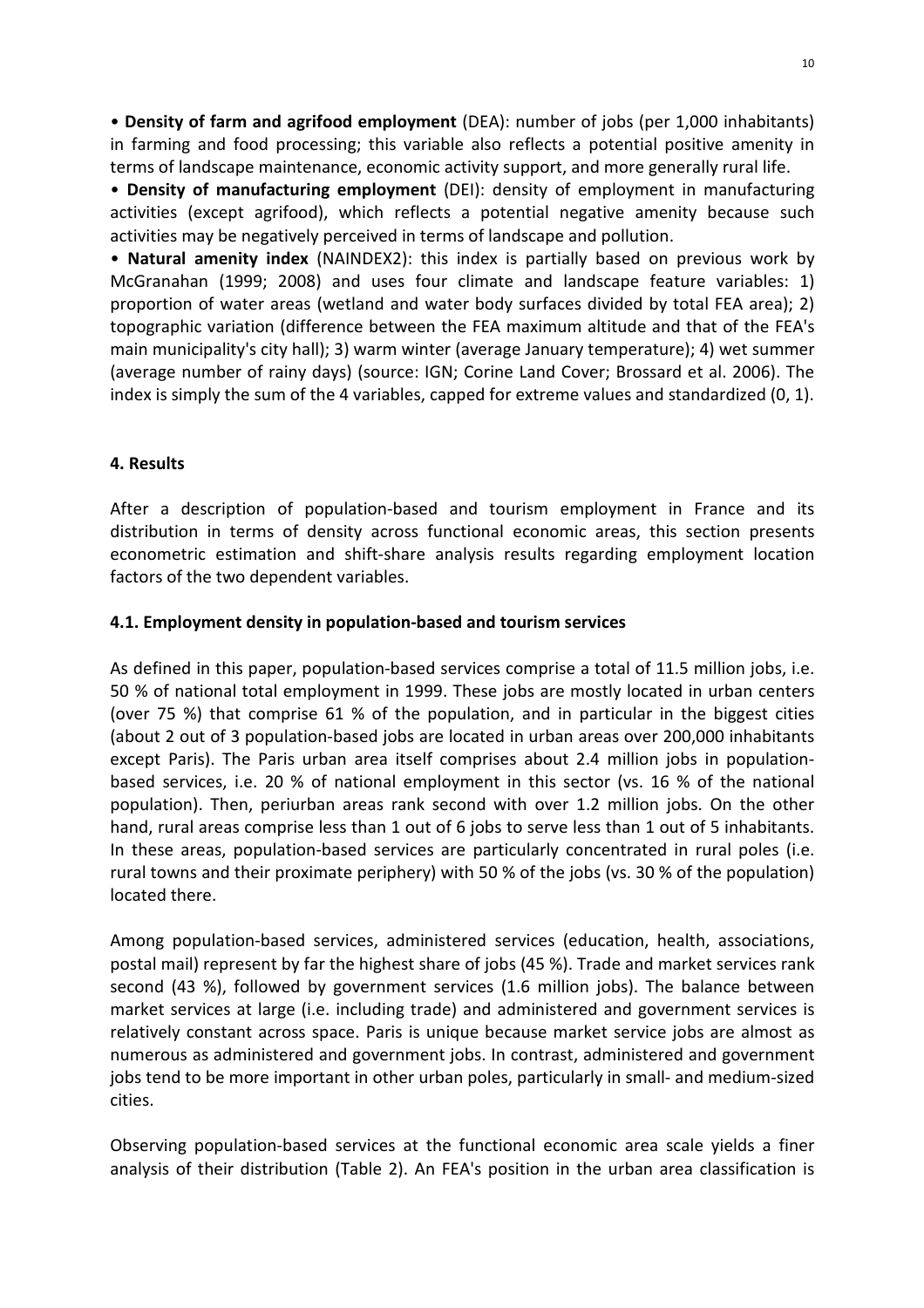given by its main municipality's position in that spatial typology. The 6,000 average of population-based jobs is strongly linearly correlated (R²=0.93) with the number of (permanent) residents. Outside Paris, urban FEAs comprise an average of 20,000 populationbased jobs. Again, this figure is directly related to the size of the urban pole. With about 2,000 population-based jobs, rural pole FEAs are very different from periurban FEAs (an average of 1,350 jobs, but with greater variabililty), though they present similar population levels (11-13,000 inhabitants) and the latter exhibit the highest population growth rate (close to 1 % per year between 1990 and 1999). However, the growth in population-based salaried employment was strongest in periurban areas over the 1999-2005 period, which may indicate that a convergence process in terms of facilities and services is at work in these areas. With fewer than 800 population-based jobs, rural FEAs appear as very small-sized rural markets.

| ZAUER of FEA pole  | Jobs in population- | Rate of change in salaried                | Population annual |
|--------------------|---------------------|-------------------------------------------|-------------------|
|                    | based services      | jobs, market population-                  | rate of change    |
|                    | (1999)              | based services <sup>[a]</sup> (1999-2005) | $(1990-1999)$     |
| Urban pole (except | $[b]$ 19,936        | 1.76                                      | 0.31              |
| Paris)             | $^{[c]}$ (35,579)   | (1.39)                                    | (0.53)            |
| Paris              | 2,374,429           | 0.78                                      | 0.21              |
| Periurban          | 1,341               | 2.22                                      | 0.98              |
| municipality       | (1, 345)            | (2.96)                                    | (0.90)            |
| Rural pole         | 1,935               | 1.81                                      | 0.17              |
|                    | (911)               | (2.40)                                    | (0.68)            |
| Rural municipality | 778                 | 1.50                                      | 0.03              |
|                    | (345)               | (3.03)                                    | (0.74)            |
| Total              | 5,992               | 1.82                                      | 0.37              |
|                    | (56,706)            | (2.63)                                    | (0.83)            |

Table 2. FEA employment in population-based services according to spatial category

Source: INSEE, UNEDIC

[a] Constant scope between 1999 and 2005, whereas the UNEDIC scope of administered and government services has broadened between these two dates.

[b] mean; [c] (standard deviation)

Using the FEA scale enables an analysis of the relative importance of population-based jobs to the considered population (here the permanent resident population). On average, the density of population-based services is 150 jobs per 1,000 inhabitants (Table 3), but there is great variation depending on the spatial category of the functional economic area. FEAs structured around urban poles show an average density that is almost twice as high as that for periurban communes (195 and 116 jobs per 1,000 inhabitants, respectively). This gap is even greater for the biggest urban areas, as exemplified by Paris with an average density that is almost two-thirds higher than the national average. Rural areas exhibit a higher density of population-based services than periurban areas (about 150 jobs per 1,000 inhabitants, which is close to the national average), thus showing their greater capacity to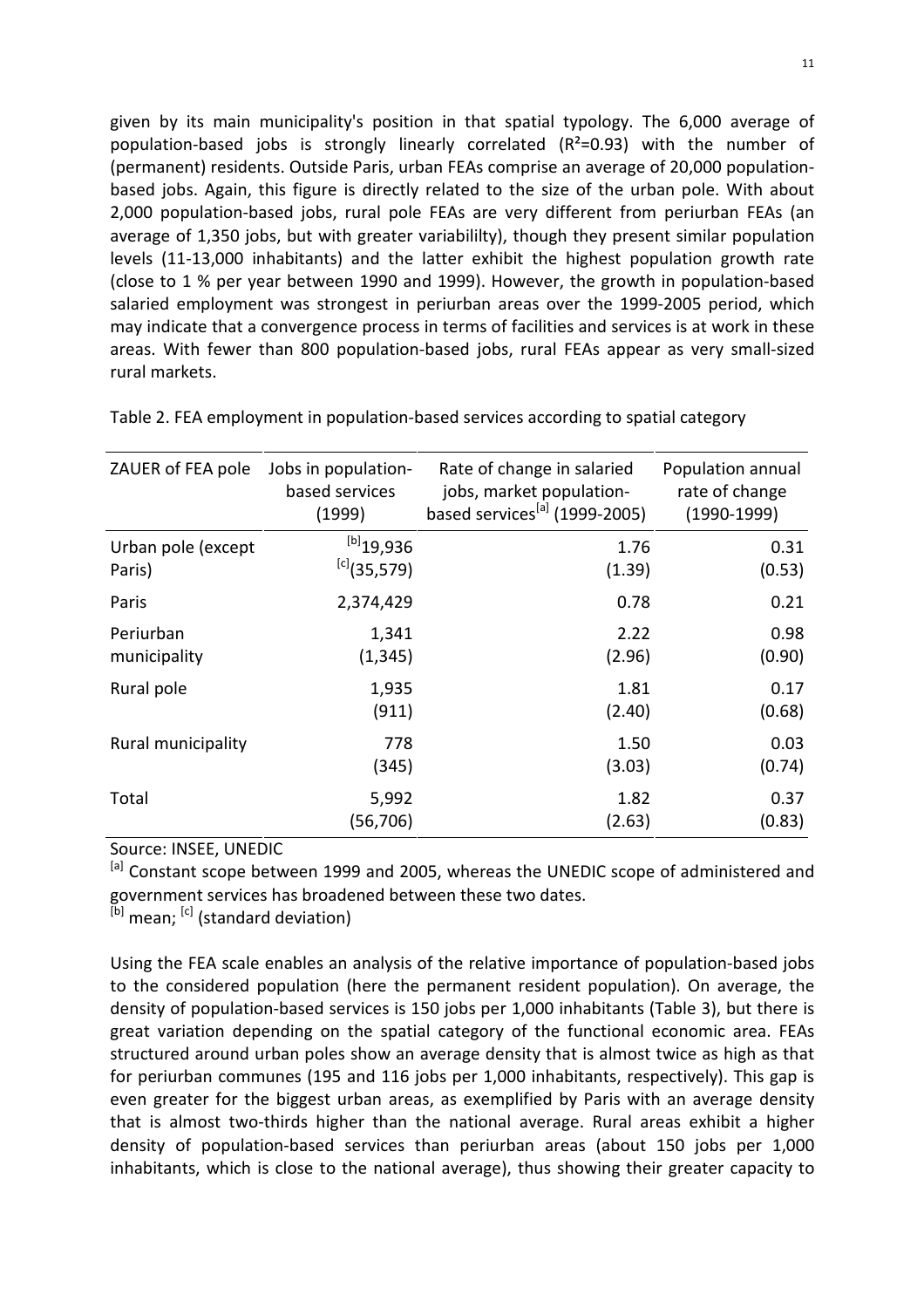satisfy the needs of the residing population. Moreover, there is little difference between rural pole vs. other rural FEAs.

| ZAUER of FEA<br>pole | All<br>pop.-based<br>services | of which<br>trade | of which<br>market<br>services | of which<br>administered<br>services | of which<br>government<br>services | Tourism<br>jobs <sup>[a]</sup> |
|----------------------|-------------------------------|-------------------|--------------------------------|--------------------------------------|------------------------------------|--------------------------------|
| Urban pole           | $^{[b]}$ 195                  | 41                | 40                             | 87                                   | 27                                 | 27                             |
| (except Paris)       | $[c]$ (46)                    | (8)               | (23)                           | (21)                                 | (11)                               | (28)                           |
| Paris                | 242                           | 38                | 78                             | 88                                   | 39                                 | 42                             |
| Periurban            | 116                           | 27                | 23                             | 52                                   | 13                                 | 15                             |
| municipality         | (42)                          | (27)              | (12)                           | (19)                                 | (5)                                | (31)                           |
| Rural pole           | 156                           | 34                | 37                             | 68                                   | 17                                 | 33                             |
|                      | (93)                          | (15)              | (71)                           | (27)                                 | (8)                                | (84)                           |
| Rural                | 146                           | 29                | 36                             | 64                                   | 17                                 | 26                             |
| municipality         | (73)                          | (12)              | (52)                           | (29)                                 | (8)                                | (61)                           |
| Total                | 150                           | 32                | 34                             | 66                                   | 18                                 | 25                             |
|                      | (73)                          | (18)              | (48)                           | (27)                                 | (9)                                | (58)                           |

Table 3. FEA employment density in population-based and tourism services according to spatial category (1999)

Source: INSEE, UNEDIC

 $[ab]$  estimated by the minimum requirements technique;  $[ab]$  mean;  $[cb]$  (standard deviation)

Figure 1 shows that FEAs with low job densities in population-based services are often close to urban poles; such FEAs are mostly located in the northern part of France, from Brittany to Alsace. Functional economic areas with high job densities (> 250) correspond to urban poles (e.g. Caen, Rennes, Vannes, Dijon, Besançon) and significant tourism areas (the Alps in particular).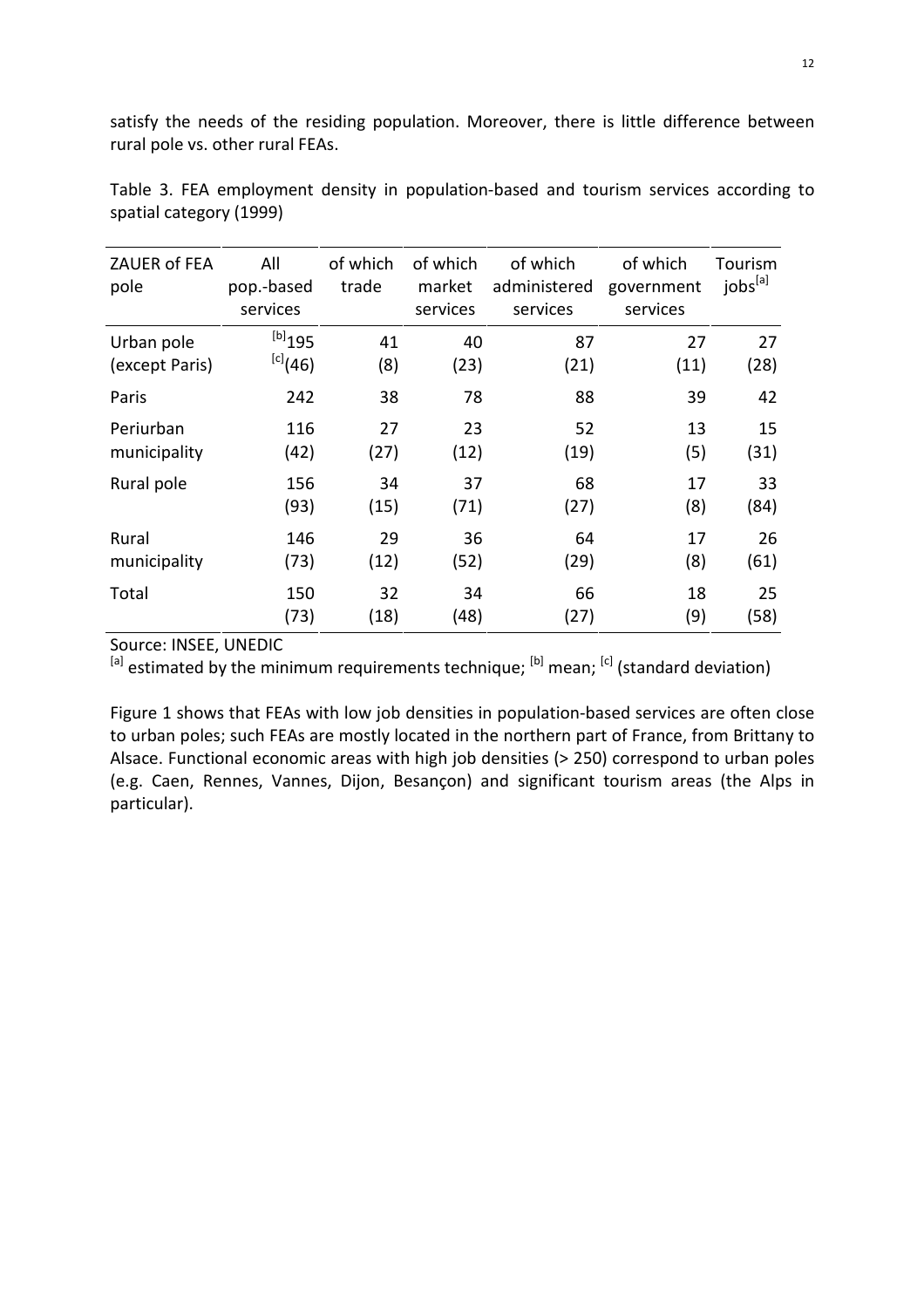



#### Source: IGN99, INSEE

The estimation of tourism employment using the minimum requirements technique applied to structurally homogeneous clusters of functional economic areas yields a total value of 1,486,794 tourism jobs, i.e. 13 % of all population-based service jobs. This estimation is higher than Baccaïni et al.'s (2006) -894,500 jobs in 2003- but not inconsistent. Indeed, their estimation is based upon more precise data (DADS) but limited to salaried employment, whereas our estimation includes sole proprietorships and uses a different method. The yearly survey of service firms (Enquête Annuelle d'Entreprise, INSEE) gives average values for salaried and non-salaried employment in tourism sensitive activities. Using these figures, a ratio of non-salaried to total employment of 21 % (in 2003) may be calculated. Applying this ratio to Baccaïni et al.'s (2006) estimation, we get a non-salaried employment figure of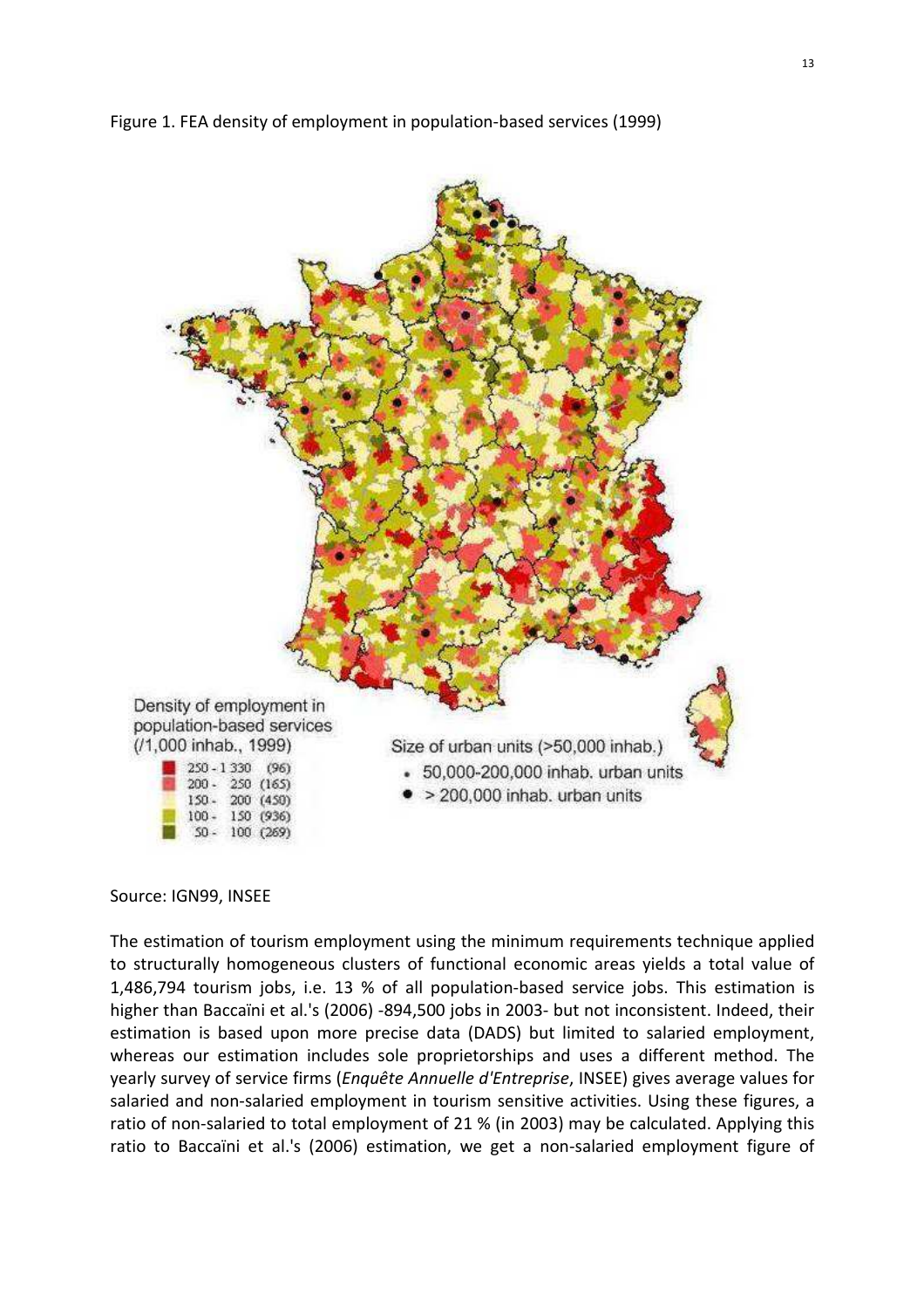186,281 for a total employment figure of 1,080,781, thereby reducing the gap with our estimation.

This estimation of tourism employment corresponds to an average density of 25 tourism jobs per 1,000 inhabitants (Table 3), i.e. an average of one sixth of total population-based service employment in functional economic areas. As expected, this density is less related to the FEA spatial position along the urban-rural gradient. Indeed, on average, tourism employment density values are similar or even higher in rural area vs. urban pole FEAs. Paris presents a unique situation given its strong tourism attractiveness (as a worldwide tourism destination).

Figure 2. FEA density of tourism employment in 1999



Source: Author calculation using INSEE, IGN99 data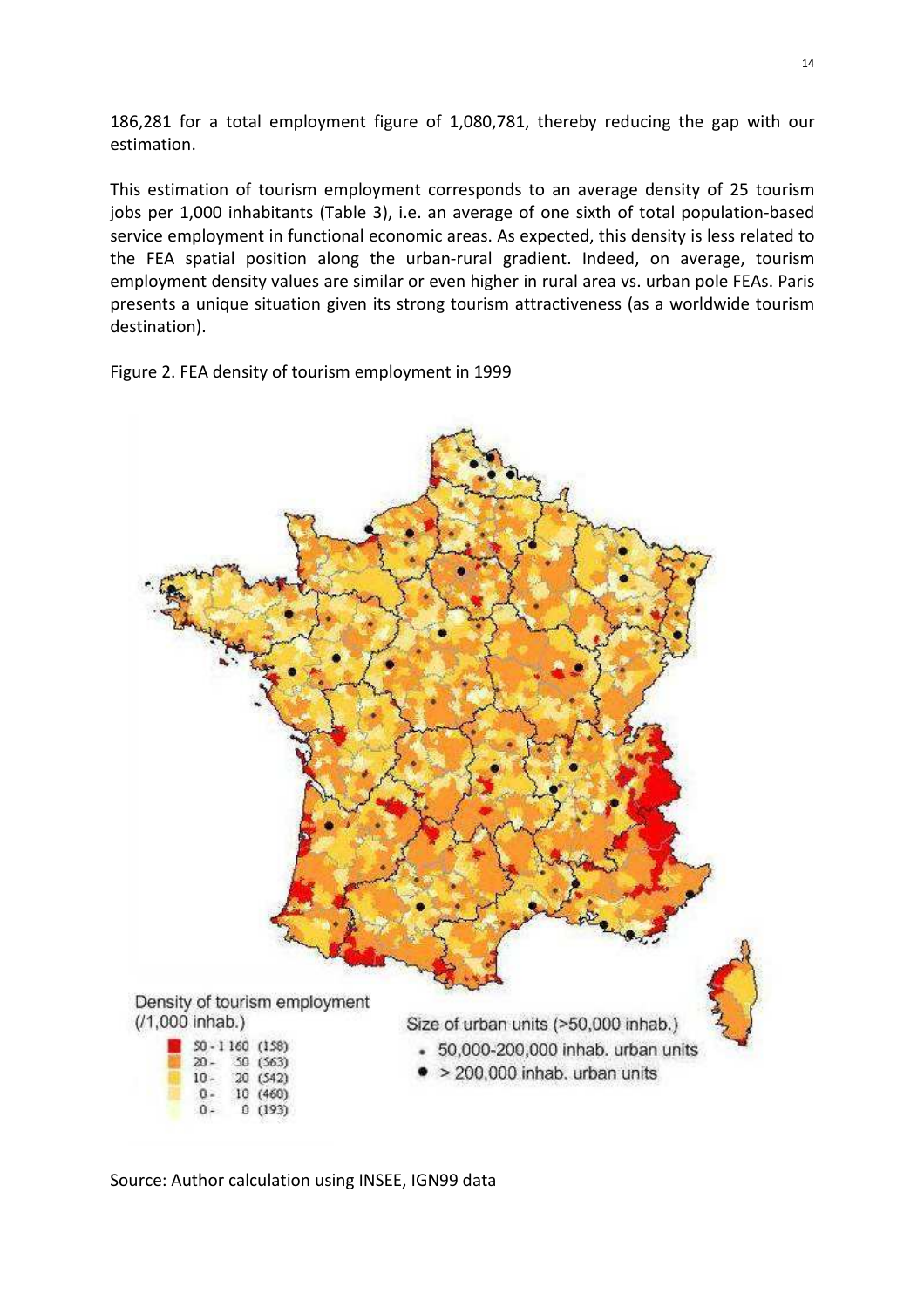The highest densities of tourism employment are mostly found in southern France (Figure 2), and more specifically in coastal and mountain areas (including Corsica). To a significant extent this result matches the location of tourism lodging (number of beds in second homes, hotels and campgrounds) which is also mainly located in coastal and mountain areas. Higherthan-average tourism employment densities (20-50) are observed in the hinterland of coastal and mountain areas, but also in many FEAs located in eastern France (Bourgogne, Jura, Champagne-Ardenne) as well as southwestern France and Massif Central (Dordogne, Lot, Corrèze, Cantal, Aveyron, Lozère). The lowest densities of tourism employment are observed in the western part of France, as well as the Nord and Lorraine regions.

## 4.2. Location factors of population-based and tourism employment

### 4.2.1. Estimating the role of structural variables in population-based employment density

The variables of market potential and propensity to consume locally (Table 4) significantly explain the density of population-based employment  $(R^2=0.61)$ . However these variables exhibit a greater explanatory power for trade and market services than for administered and government services ( $R^2$ =0.62 vs.  $R^2$ =0.39, respectively).

The factors that impact market potential via the population social structure and nonresident attendance have a strong explanatory power. The role of household consumption structure, proxied by the population social structure, is confirmed even though the income variable is not included in the specification. Therefore the level and/or structure of consumption in heavily blue collar FEAs is associated with a lower density of populationbased employment.

The propensity to consume locally significantly impacts the density of employment, mainly via work-residence daily commutes. A greater proportion of the workforce that enters the FEA is strongly and positively associated with the density of employment in populationbased services, thereby increasing FEA market size for these services; the opposite association is found for the proportion of the workforce that leaves the FEA, thus confirming the role of commuting patterns in explaining the density of population-based employment. This process of capturing some of the peripheral FEA income is significant regardless of the size of the FEA pole. Last, the size of the FEA pole is positively associated with the density of employment regardless of its attractiveness potential for the peripheral FEA workforce.

The location factors of employment in administered and government services are different from those of market services, though they are not explained as well by the selected independent variables. Household social characteristics seem to play a more significant role in the density of administered and government employment, though negatively: a greater proportion of blue-collar households is associated with a lower density of population-based employment. This result seems surprising given policy makers' equity objectives in terms of access to public services. It may nonetheless be explained by the relative social differentiation of functional economic areas: in general, periurban areas offer fewer services and are more "blue-collared". Attractive FEAs in terms of non-resident population attendance tend to have fewer jobs in administered and government services than other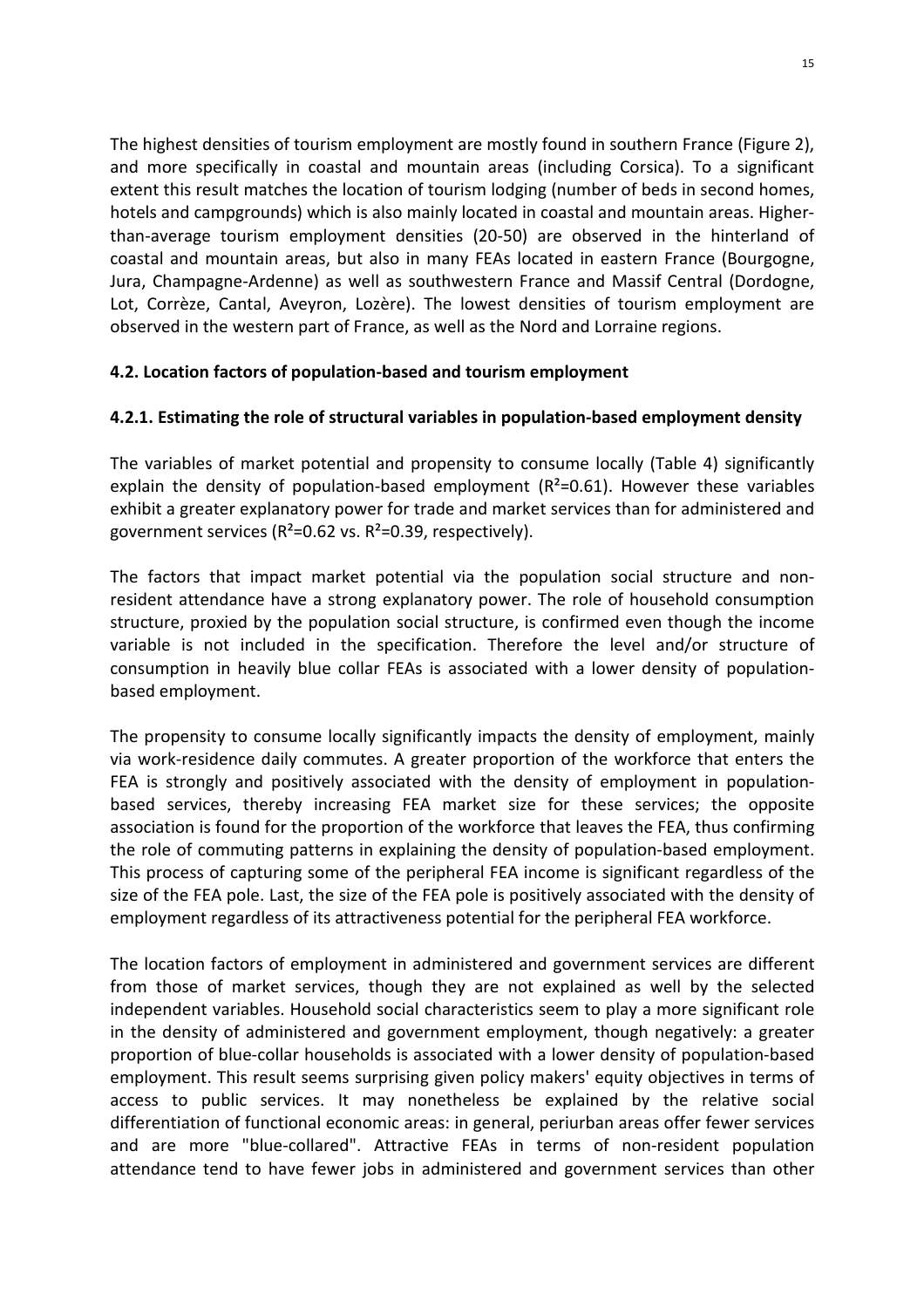FEAs, and the opposite holds for trade and market services, which confirms the private sector orientation of the tourism economy impacts.

| Variables          | All population-<br>based services <sup>[a]</sup> | Trade and<br>market services | Administered and<br>government services |
|--------------------|--------------------------------------------------|------------------------------|-----------------------------------------|
| Intercept          | $^{[b]***}0.191$                                 | ***0.051                     | $***0.140$                              |
| TXOUVR99           | $***-0.240$                                      | 0.011                        | $***-0.252$                             |
| IND_PRES           | ***0.018                                         | ***0.019                     | $***-0.001$                             |
| <b>TXBVNAVENT</b>  | $***0.133$                                       | ***0.083                     | ***0.049                                |
| <b>TXBVNAVSORT</b> | $***-0.138$                                      | ***-0.053                    | $***-0.085$                             |
| UUPSDC99CAP        | $***0.0001$                                      | ***0.00001                   | ***0.00007                              |
| N                  | 1916                                             | 1916                         | 1916                                    |
| $Pr$ > F           | < 0.0001                                         | < 0.0001                     | < 0.0001                                |
| Adjusted $R^2$     | 0.61                                             | 0.62                         | 0.39                                    |
| Condition index    | 11.88                                            |                              |                                         |

Table 4. Regression analysis of population-based employment density

<sup>[a]</sup> The income (RNETMOY03) variable was dropped due to high correlation with the rate of entering and exiting commutes, itself due to the strong social differentiation of urban FEAs which concentrate both jobs and "bedroom" areas. Spatial category variables were omitted due to their high correlation with commuting variables upon which the ZAUER typology is partially based.

 $^{[b]}$  \*p<0.10; \*\*p<0.05; \*\*\*p<0.01

#### 4.2.2. Estimating the role of structural variables in tourism employment density

The variables of lodging capacity and fiscal potential are highly correlated with the density of tourism employment (0.75 and 0.73, respectively). A simple linear regression model with each of these independent variables yields a coefficient of determination value of 0.57 (lodging capacity) and 0.54 (fiscal potential). Therefore, the chief result of the analysis is that the location of tourism employment is first and foremost conditioned by tourist demand, which is not limited to high-season because of the increasingly important role of short stays all year long, and the investment capacity of local units of government (Table 5, model 1). Thus, tourism lodging capacity directly reveals tourism attractiveness and induces a large supply of tourism services. Moreover, the explanatory role of fiscal potential shows that tourism attractiveness increases municipalities' fiscal wealth significantly; this should be related to fiscal policy since second homes and tourism-related economic activities extend fiscal bases.

Then, the density of tourism employment is explained by a set of variables regarding the attractiveness of the functional economic area (Table 5, model 2). Thus are tested the influence of FEA accessibility (TT\_PU99), density of nature-based sports facilities (DRESSN),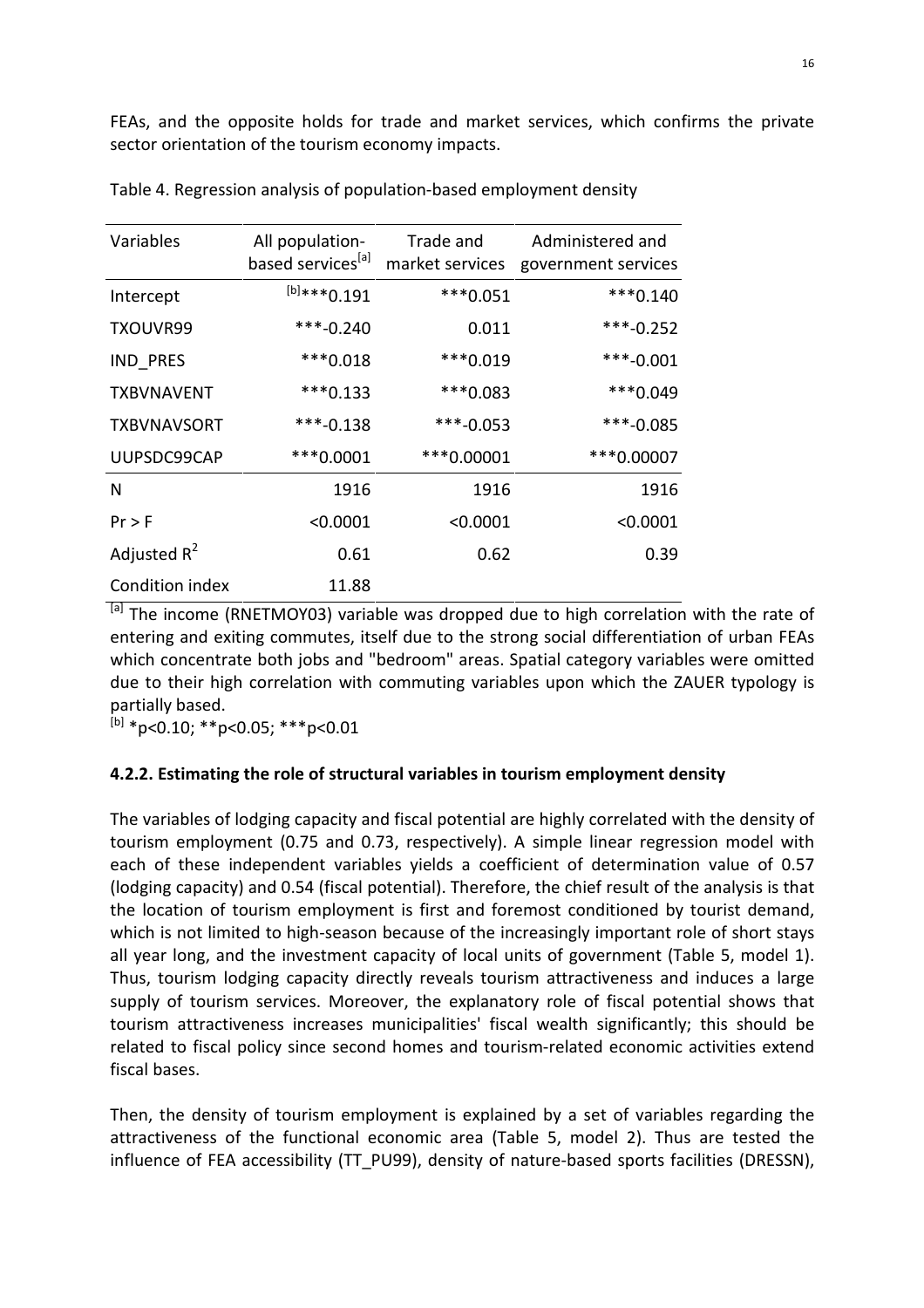population density (POPDEN), other economic activities (DEA, DEI), and natural amenities (NAINDEX2).

| Model 1               | Model 2     |
|-----------------------|-------------|
| $^{[a]***}$ -28.11374 | ***31.01987 |
| *** 0.01214           |             |
| ***0.07753            |             |
|                       | ***0.32095  |
|                       | $-0.01127$  |
|                       | *** 0.21822 |
|                       | ***-0.06388 |
|                       | ***-0.02269 |
|                       | ***2.26205  |
| < 0.0001              | < 0.0001    |
| 0.6738                | 0.0469      |
| 5.09754               | 5.83760     |
|                       |             |

Table 5. Regression analysis of tourism employment density

 $^{[a]}$  \*p<0.10; \*\*p<0.05; \*\*\*p<0.01

The results of the two models are significant overall, but the  $R^2$  drops as soon as neither lodging capacity nor fiscal potential are included in the specification. The condition index, whose value is 5 and 6, indicates a low level of multicollinearity. As compared with simple linear regression models, there is a  $R^2$  gain only if fiscal potential and lodging capacity are included in the specification, otherwise it drops to less than 5 % (R<sup>2</sup> increases to over 60 % as soon as either one of these variables is included in the model), thereby showing the strong explanatory power of these two variables. Indeed the level of correlation between the density of tourism employment and the other structural variables is less than 0.15.

Regarding independent variables: accessibility, density of nature-based sports facilities and natural amenity index are significant and positive; population density is not significant; and employment density in farming and agrifood processing and manufacturing all display a negative sign.

In other words, and caution is in order given correlation levels between these variables and tourism employment density, the positive sign of the natural amenity index seems to point to a link between territorial resources –both mountainous and Mediterranean (where index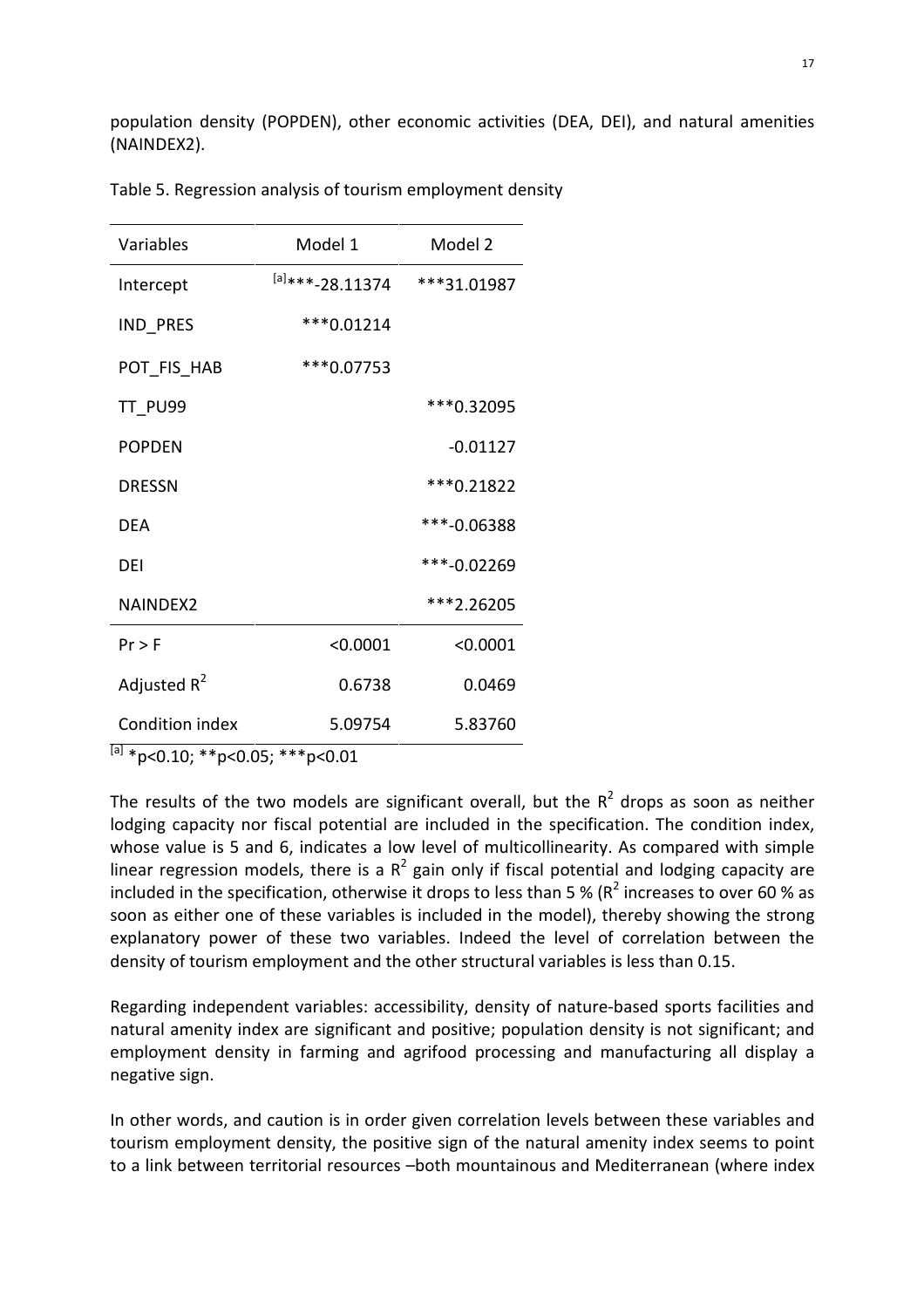values are the highest)- and tourism jobs. The relatively weak character of this relation is partly due to differences between the geography of the index –heavily influenced by southern amenities- and the geography of tourism employment, which is also sensitive to resort effects in mountain areas. The significant, positive sign of the accessibility variable seems to indicate that remoteness positively impact tourism employment density, or at least that the presence of amenities counteracts to some extent constraints associated with the cost of distance; in this perspective, relative isolation may be considered an amenity, though sustainability issues regarding this development path remain. Last, there does not seem to be an activity-related amenity effect: neither farming and agrifood processing employment, though related to landscape maintenance or rural milieu support, nor manufacturing employment are positively associated with tourism employment density.

In conclusion, density of lodging capacity, and to a lesser extent fiscal potential per inhabitant, yield relatively confident estimations of the density of tourism employment in a given functional economic area. Regression models with a more complete specification but not including these two variables significantly lose explanatory power, which calls into question the usefulness of such more complete models. In particular, the density of lodging capacity seems to concentrate several categories of tourism-related information: lodging capacity (market or non-market) reflects the attractiveness of a given geographic area, without assuming the nature of this attractiveness, and such attractiveness results in jobs in trade and market services related to the presence of tourists. Therefore, the rationale seems to be the following: there is lodging capacity because there are interesting resources for tourism, regardless of their nature, and these resources are sufficiently accessible and preserved to keep a significant level of tourism employment.

## 4.3. Spatial and regional differentiation

The two dependent variables, density of population-based employment and density of tourism employment, exhibit spatial sensitivity since they specifically vary according to the FEA spatial category. The former is particularly impacted by its position on the urban-rural gradient (Table 6): the gap is about 80 jobs per 1,000 inhabitants below the national average in periurban areas, minus 50 in rural areas and plus 20 in urban poles. The latter is clearly more impacted by regional criteria (Table 9): the gap with the national average is higher for tourism type (+ 40 for mountain resorts) than for urban or rural context (+ 4 and - 8, respectively). Shift-share analysis shows how much of the observed difference with the national average is explained by the geographic variable vs. the structural variables identified in previous steps of the analysis.

In the shift-share model of population-based employment density, every structural variable has a statistically significant effect on the dependent variable (Table 6). The balance of commutes has a negative impact in periurban and rural FEAs, as expected, but also in rural pole FEAs. Only urban FEAs benefit from the positive work-residence commuting balance. The effect of income is relatively as expected, with a decreasing impact on the density of population-based employment along the urban-rural gradient.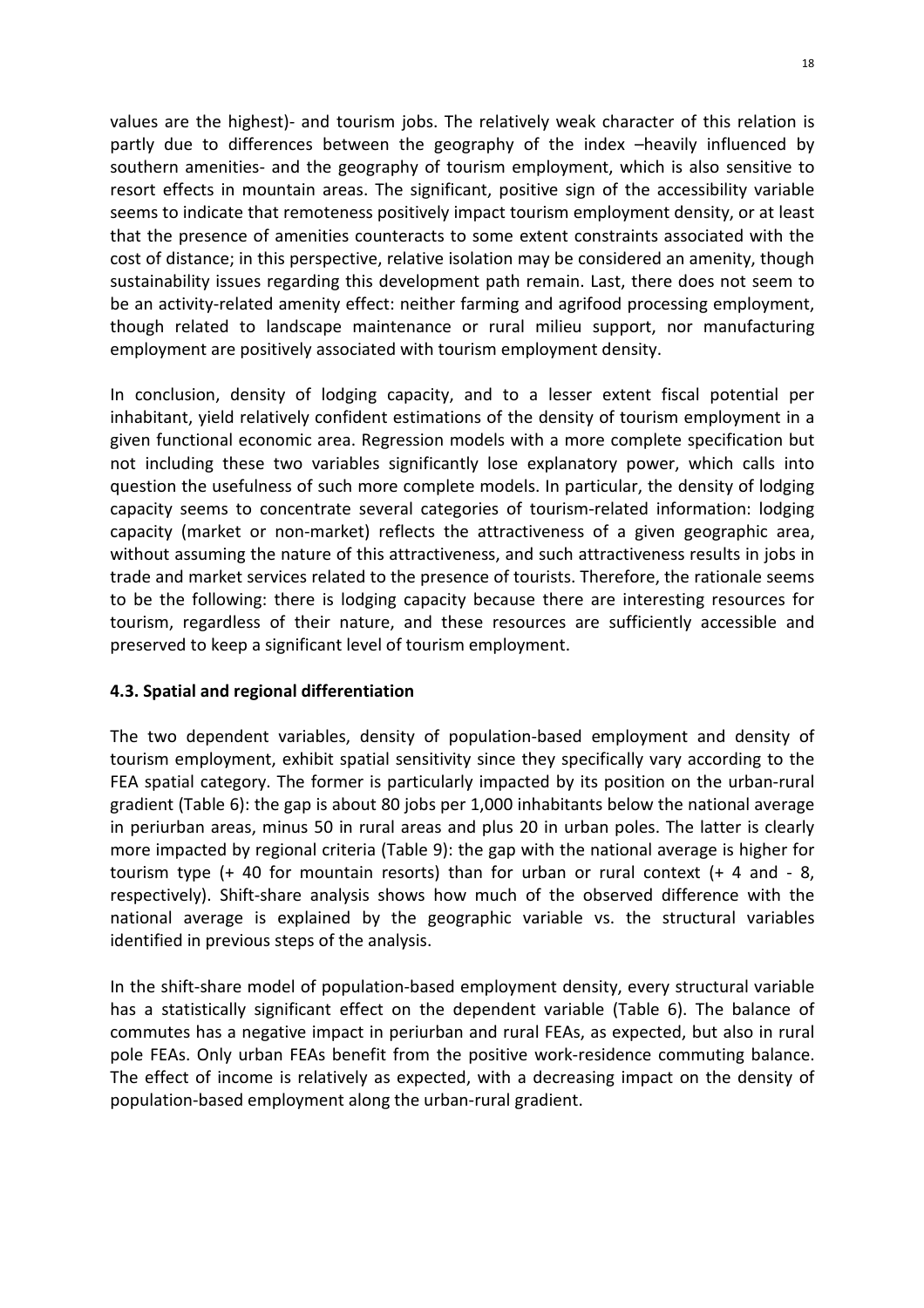| <b>ZAUER</b>   | Pop.-based                | National | Geographic   | Structural effects |              |                       |
|----------------|---------------------------|----------|--------------|--------------------|--------------|-----------------------|
|                | job density               | avg. gap | effect       | Income             | Lodging cap. | Commuting             |
|                | $(1,000 \infty)$ (196.18) |          | <b>ZAUER</b> | RNETMOY03          |              | IND PRES TXSOLDEBVNAV |
| Urban pole     | 217.64                    | $+21.46$ | $*+2.35$     | $***+4.23$         | $***+1.70$   | $***+13.18$           |
| Periurban      | 120.86                    | $-75.32$ | $***-31.84$  | $***+2.86$         | $***-2.00$   | $***-44.33$           |
| Rural job pole | 149.12                    | -47.06   | $***+9.82$   | $***-18.84$        | $***-6.40$   | $***-31.63$           |
| Other rural    | 135.64                    | -60.54   | $+5.03$      | $***-24.20$        | $***-6.46$   | $***-34.90$           |

Table 6. Shift-share analysis of population-based employment density (ZAUER as geographic variable)

Adjusted R²: 0.91

Condition index: 9.25

Note: the gap between the ZAUER average employment density and the national average employment density is equal to the sum of the geographic effect and the three structural effects. For example, for "urban pole" above: + 21.46 = + 2.35 + 4.23 + 1.70 + 13.18

The same observation is made for lodging capacity, though with a smaller magnitude. Lodging capacity contributes positively, albeit weakly, to the density of population-based employment in urban FEAs only. The unique situation of Paris may largely contribute to this result. Lodging capacity is detrimental to the population-based service economy everywhere else, particularly in rural areas. This result also shows the high concentration of tourism attractiveness in rural areas: the density of population-based employment tends to be less than the national average for most of these FEAs, thereby showing that few rural FEAs benefit from tourism attractiveness.

The geographic effect is mainly observed in periurban areas, where it is very negative (- 32). Therefore, about half the gap with the national average (- 75) would be related to inherent features of these FEAs, after controlling for the stronger propensity of their population to consume services in the nearby urban pole and their structural lack of lodging capacity. This situation may be explained by the significant change these FEAs experience as a result of urban sprawl. The lack of anticipation of decision makers regarding urban, facility and service planning would explain a supply lag in these areas. Rural FEAs structured around a job pole benefit from a slight, positive geographic effect (significant at 5 %) on the density of population-based employment, which partially corrects the negative impacts of structural variables.

To get a finer analysis, we applied shift-share analysis to trade and market services vs. administered and government services. In the case of trade and market services (Table 7), the highest negative gaps relative to the national average are observed, as previously, in periurban and rural FEAs (both rural pole and other rural FEAs). Overall, the ZAUER geographic effect is very weak, periurban FEAs included. Therefore the observed lag in facilities and services in those FEAs seems to mostly apply to administered and government services; the private sector may be more reactive to adjust the supply of market services to changes in local demand. Among structural effects, commuting patterns play a major role, especially in periurban areas (multiple-purpose trips), followed by income in rural areas. On the contrary, lodging capacity has no structural effect on the location of market population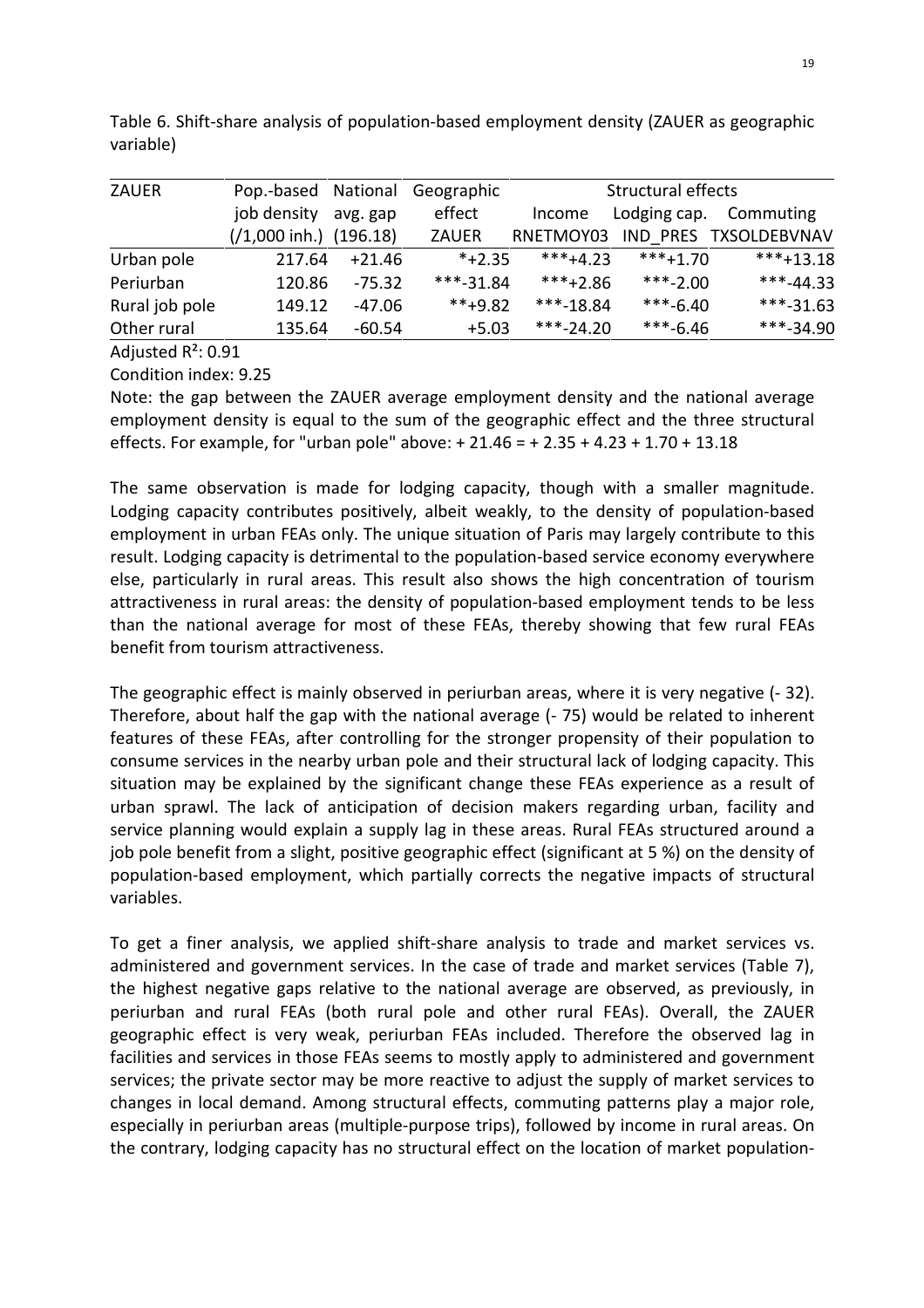based employment, probably indicating that each category, from a ZAUER classification viewpoint, comprises contrasted cases (except periurban areas).

Table 7. Shift-share analysis of population-based market (trade and market services) employment density (ZAUER as geographic variable)

| <b>ZAUER</b>   | Pop.-based National Geographic |          |              | Structural effects |              |                       |
|----------------|--------------------------------|----------|--------------|--------------------|--------------|-----------------------|
|                | job density                    | avg. gap | effect       | Income             | Lodging cap. | Commuting             |
|                | $( / 1,000 \infty )$           | (83.63)  | <b>ZAUER</b> | RNETMOY03          |              | IND PRES TXSOLDEBVNAV |
| Urban pole     | 92.58                          | $+8.95$  | $-0.06$      | $***+2.81$         | $+0.31$      | $***+6.43$            |
| Periurban      | 51.74                          | $-31.89$ | $***-1.08$   | $***+1.86$         | $***-1.31$   | $***-21.66$           |
| Rural job pole | 64.00                          | $-19.63$ | $***+0.96$   | $***-12.60$        | $-1.24$      | $***-15.40$           |
| Other rural    | 59.26                          | $-24.37$ | $***+0.77$   | $***-15.79$        | $+0.73$      | $***-17.07$           |
|                |                                |          |              |                    |              |                       |

Adjusted R²: 0.84

Condition index: 9.25

Differences between employment density values in administered and government services by spatial category and the national density value follow the pattern previously observed (Table 8). Indeed, commuting plays the most important structural role, which questions the assumption that the location of such services is related to place of residence. Income and lodging capacity present comparable (negative) effects in rural areas. The geographic effect is strongly negative in periurban areas, which seems related to a lag effect for these services in areas that experience strong population growth. In such areas, it is likely that both a smaller (per resident) public financial capacity and a lower level of intermunicipal cooperation limit investment capabilities. On the contrary, a very weak geographic effect is observed in rural areas, whether functional economic areas are structured around a job pole or not.

Table 8. Shift-share analysis of population-based non-market (administered and government services) employment density (ZAUER as geographic variable)

| <b>ZAUER</b>   | Pop.-based National               |          | Geographic   |            |            | Structural effects              |  |
|----------------|-----------------------------------|----------|--------------|------------|------------|---------------------------------|--|
|                | job density avg. gap              |          | effect       | Income     |            | Lodging cap. Commuting          |  |
|                | $(1,000 \text{ inh.})$ $(112.55)$ |          | <b>ZAUER</b> |            |            | RNETMOY03 IND PRES TXSOLDEBVNAV |  |
| Urban pole     | 125.05                            | $+12.50$ | $***+2.94$   | $***+1.42$ | $***+1.39$ | $***+6.74$                      |  |
| Periurban      | 69.12                             | $-43.43$ | $***-21.07$  | $***+1.00$ | $***-0.69$ | $***-22.67$                     |  |
| Rural job pole | 85.12                             | $-27.43$ | $+0.22$      | $***-6.25$ | $***-5.16$ | $***-16.23$                     |  |
| Other rural    | 76.38                             | $-36.17$ | $-2.72$      | $***-8.41$ | $***-7.19$ | $***-17.83$                     |  |
|                |                                   |          |              |            |            |                                 |  |

Adjusted R²: 0.89

Condition index: 9.25

Lodging capacity, fiscal potential and natural amenities were retained as structural variables that impact tourism employment (Table 9). Several geographic effects (including ZAUER) were tested to explain the density of tourism employment; the geographic effect of tourism zones yielded the highest  $R^2$ . Tourism zones are defined on the basis of both geographic context (coast, mountain, mountain resort, rural, urban) and municipalities' lodging capacity. For instance, a functional economic area is considered part of the "coast" tourism zone if,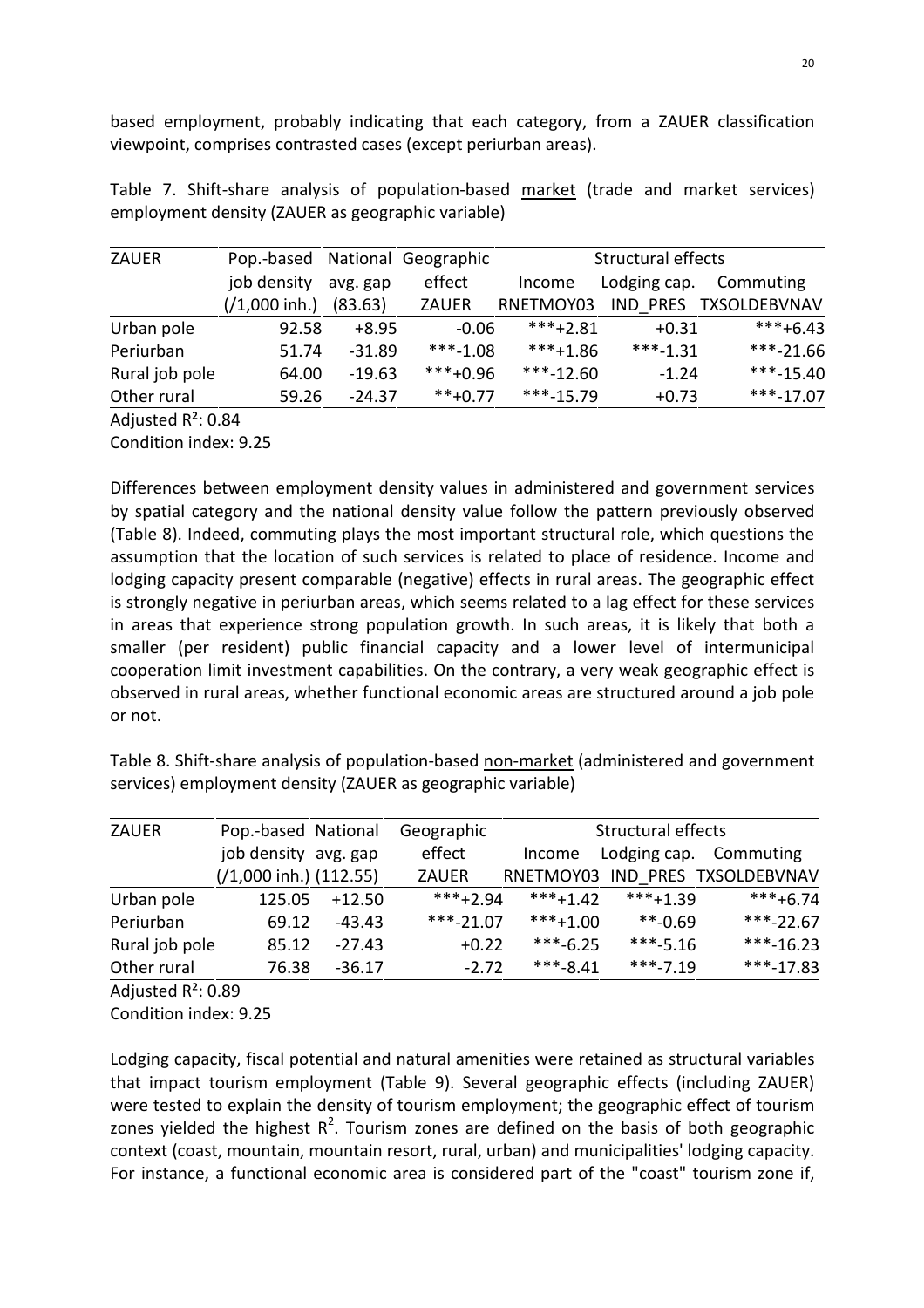among all municipalities that make up the FEA, the greatest lodging capacity is found in municipalities that belong to the "coast" category defined by tourism professionals. Tourism employment is strongly differentiated between tourism zones: mountain resorts display an employment density that is almost four times as high as that of rural areas. These gaps are largely explained by structural effects, but there is a specific dynamics at work in mountain resorts that strongly impacts tourism employment in these areas (about half the density value is explained by the geographic variable). On the contrary, the "rural" zone presents a value for tourism employment that is significantly lower than the national average.

The explanatory power of the four selected variables is fairly good ( $R^2$ =0.58). The highest explanatory power of the natural amenity index is found in this specification, even though its effect on tourism employment remains relatively weak as compared with lodging capacity and fiscal potential.

Table 9. Shift-share analysis of tourism employment density (tourism zones as geographic variable)

| Tourism         | Tourism          | National | Geographic   |              | Structural effects            |           |
|-----------------|------------------|----------|--------------|--------------|-------------------------------|-----------|
| Zone            | job density      | avg. gap | effect       | Lodging cap. | Fiscal pot. Amenities         |           |
|                 | $(1,000 \infty)$ | (25.9)   | Tourism zone |              | IND PRES POT FIS HAB NAINDEX2 |           |
| Coast           | 27.7             | $+1.8$   | $* -4.1$     | $***+7.8$    | $***+1.3$                     | $***-3.2$ |
| Mountain        | 23.1             | $-2.8$   | $***-10.8$   | $***+11.2$   | $***-2.0$                     | $***-1.2$ |
| Rural           | 17.4             | $-8.5$   | $***-6.7$    | $***+2.2$    | $***-4.0$                     | $+0.1$    |
| Mountain resort | 66.1             | $+40.2$  | $***+30.3$   | $***+8.8$    | $***+3.4$                     | ***-2.2   |
| Urban           | 30.4             | $+4.5$   | $***+6.0$    | $***-5.3$    | $***+2.6$                     | $***+1.1$ |

Adjusted R²: 0.58

Condition index: 4.77

The geographic effect is significant regardless of the tourism zone and, again, mountain resorts stand out with a high density of tourism employment. Using this typology yields an a priori counterintuitive result, i.e. a negative sign for the "coast" category. Actually this result seems to show that the density of tourism employment in coastal areas is relatively equal to the national average (25.9 vs. 27.7 for coast) and since the lodging capacity structural variable grabs most of the (positive) explanatory power (followed by fiscal potential), the geographic effect (negatively) adjusts (followed by the natural amenity index) to yield the observed employment density.

In conclusion, high tourism employment density is found in functional economic areas where mountain resorts are located, as illustrated by the significant and positive contribution of the "mountain resort" category of the FEA tourism typology. This result matches Baccaïni et al.'s (2006) who showed that the share of tourism vs. total salaried employment is particularly high in mountain resorts.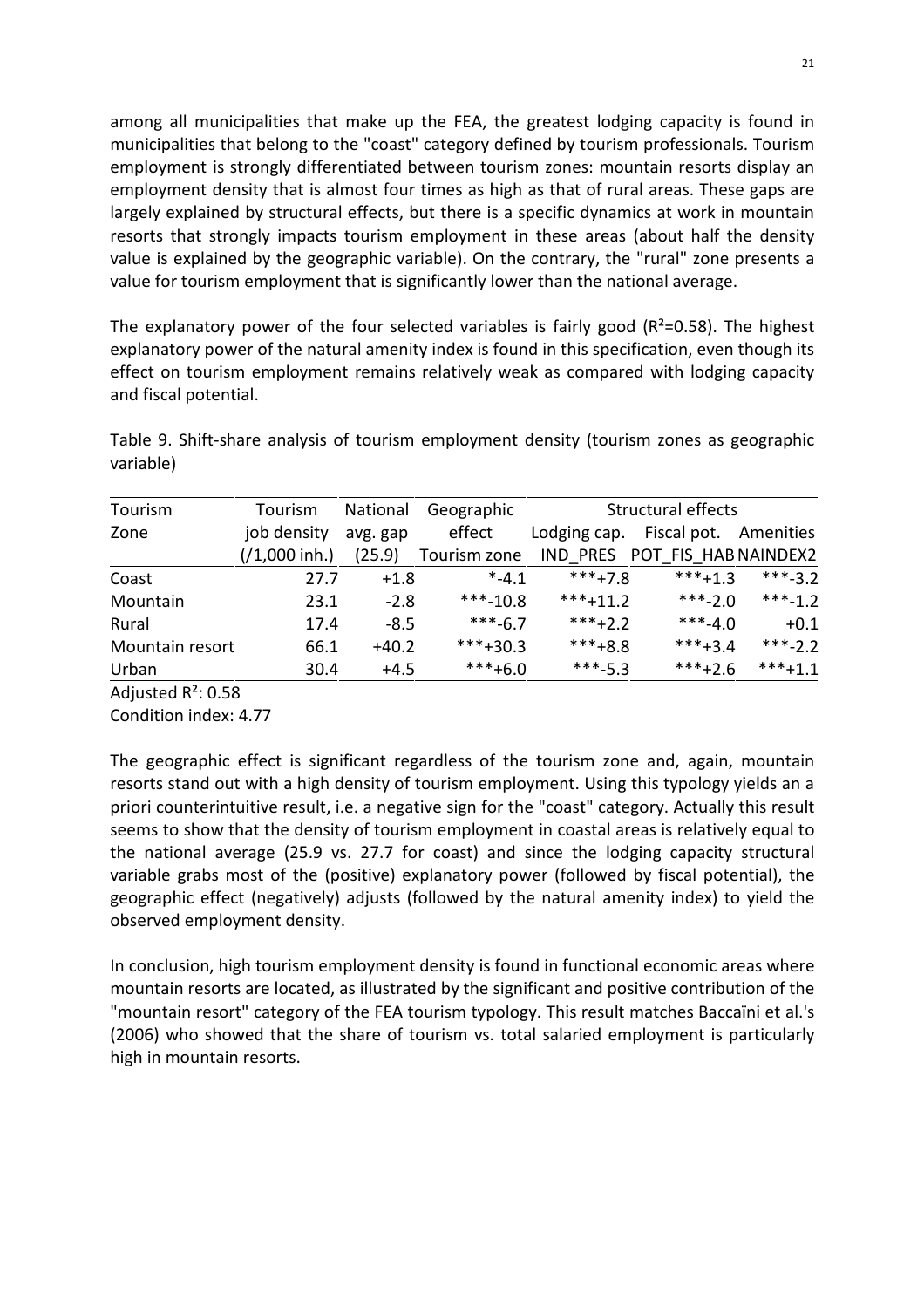#### 5. Conclusion

The analysis of the geography of population-based and tourism services at a fine geographic scale (i.e. functional economic areas) shows a very heterogeneous distribution that, at first, follows logically the distribution of the population according to an urban hierarchy model: the number and density of population-based jobs decreases from FEAs structured around major cities to FEAs structured around rural job poles. Two dispersion effects, however, dampen agglomeration effects; the former are related to the presence of resources likely to create tourism attractiveness and political criteria that condition the location of non-market services.

Tourism jobs illustrate dynamics at work in the service sector as well as territorial development issues. Indeed, total demand for population-based services is dependent upon both the residing permanent population and the temporary tourism population. The enhancement of an existing local resource conditions the density of tourism jobs, which is de facto maintained by a circulation of external income. Conversely, the surplus of demand generated by tourism attendance supports a level of supply that is higher than the local consumption potential, which, by crossing certain thresholds, may sometimes ensure the maintenance of proximity services. In terms of jobs, the potential for domino effects of tourism activities and more broadly population-based services on production activities that are not directly dependent upon the local population remains unanswered.

Administered and government service jobs are distributed more evenly across the national territory than market sector jobs. Two factors may explain this situation. On the one hand, non-market services are located according to spatial equity criteria that take account of the population's access to universal services regardless of location and local demand level. On the other hand, a lagging effect could hide ongoing adjustments in public services. Due to inertia, historic locations in old settlement centers, whether rural or industrial, may last even after significant changes in local demographics; whereas periurban areas, characterized by recent population growth, may not experience a short-term adjustment of public services that would be consistent with local demand changes.

Limits and further work on this analysis are two-fold. First, a spatial issue relates to the territorial scale of analysis. The choice of functional economic areas partially endogenizes the relation between service location and population location; but it imperfectly accounts for the boundaries of local public action, which may be critical via local fiscal policies and public service supply, hence critical for population-based services, too. It does not allow either for an analysis of the relations that co-condition population-based and productive activities, which may be done using other types of economic space. Second, a time issue relates to the dynamics of change in location processes. Indeed, household residential and tourism destination choices directly impact localized demand potential. Location processes are also related to the sequence of paths that differentiate development possibilities according to previous choices made by public and private stakeholders. Using indicators of both population and employment change should better explain the situation of periurban areas and improve the analysis of residential dynamics in rural areas.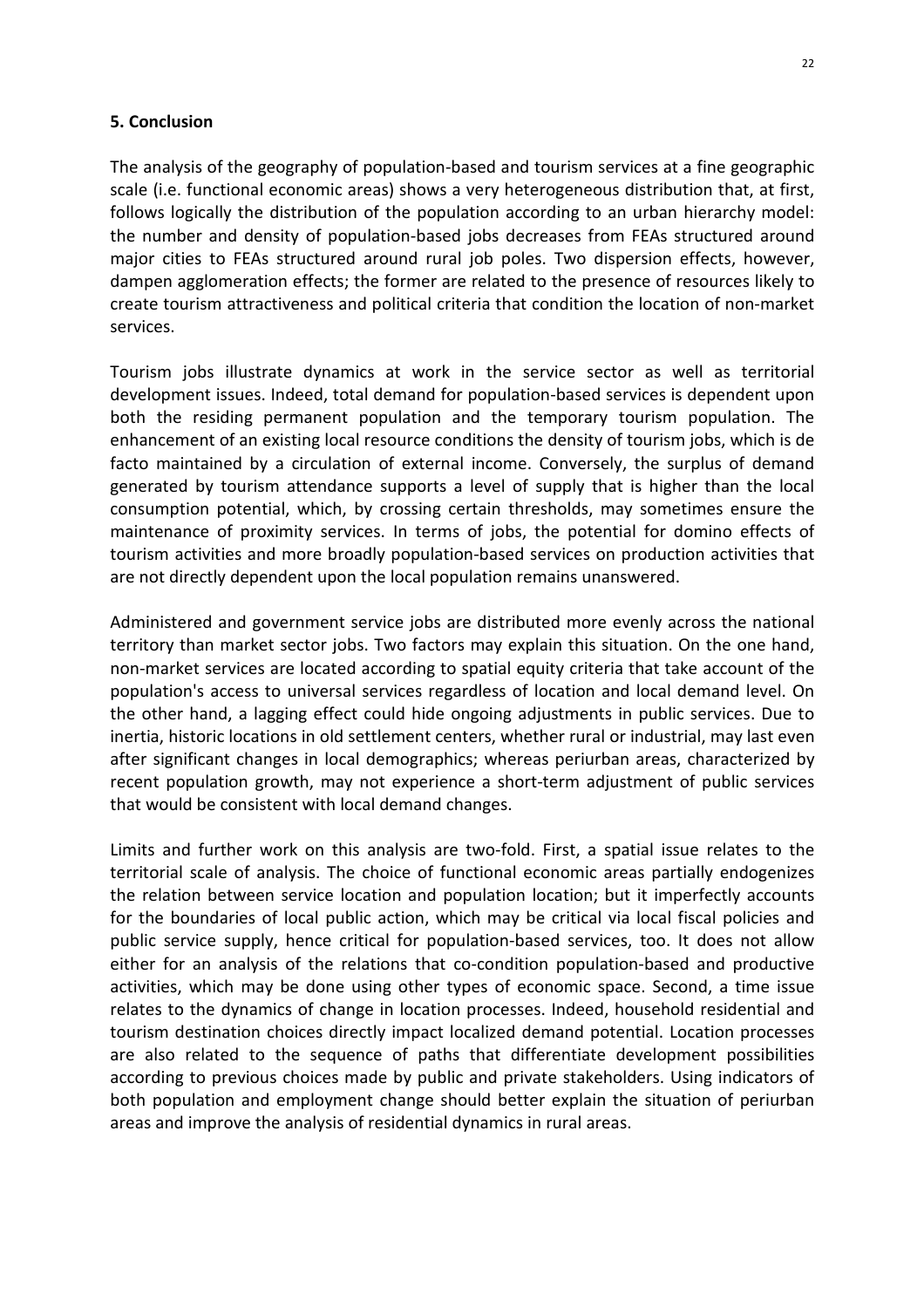#### Reference list

- Armand L., De Seze B. 2005. Economie résidentielle en Ile-de-France: 1. Déterminants généraux. Etude de la DREIF/DUSD, 30 p.
- Baccaïni B., Thomas G., Khiati A. 2006. L'emploi salarié dans le tourisme: Une nouvelle estimation. Insee Première n°1099 (août).
- Basso C., Gaudron G., Morel B. 2006. La répartition spatiale de l'emploi et des salariés en 2004. INSEE Première n°1100 (septembre).
- Blanc M., Schmitt B. 2007. Orientation économique et croissance locale de l'emploi dans les bassins de vie des bourgs et petites villes. Economie et Statistique n°402: 57-74.
- Brossard T., Cardot H., Cavailhes J., Hilal M., Joly D., Wavresky P. 2006. Le prix du climat et l'attrait du littoral en France: Une évaluation à partir des valeurs immobilières et du salaire. Rapport UMR CESAER INRA-ENESAD, Dijon, ThéMA-CNRS, Besançon.
- Christaller W. 1933. Les lieux centraux en Allemagne du Sud. Une recherche économicogéographique sur la régularité de la diffusion et du développement de l'habitat urbain. Traduction 2009, Cybergeo: European Journal of Geography.
- Commission Européenne. 2008. Livre vert sur la cohésion territoriale: Faire de la diversité territoriale un atout. Communication au Conseil et au Parlement, Com(2008)616final.
- DIACT. 2008. Dynamiques de développement durable des territoires. Rapport de l'Observatoire des territoires, La Documentation Française, 202 p.
- Dissart J.-C., Aubert F., Truchet S. 2009 (in-print). An estimation of tourism dependence in French rural areas. In Advances in modern tourism research II, Matias A., Sarmento M., Nijkamp P. (eds.), ch. 17. Springer.
- English D.B.K., Marcouiller D.W., Cordell H.K. 2000. Tourism dependence in rural America: Estimates and effects. Society & Natural Resources vol. 13, n°3: 185-202.
- Gaigné C., Piguet V., Schmitt B. 2005. Evolution récente de l'emploi industriel dans les territoires ruraux et urbains: Une analyse structurelle-géographique sur données françaises. Revue d'Economie Régionale et Urbaine n°1: 3-30.
- Gaulier G. 2003. Spécialisation et productivités des régions européennes. Région et Développement n°17: 161-180.
- Houdebine M. 1999. Concentration géographique des activités et spécialisation des départements français. Economie et Statistique n°326-327: 189-204.
- INSEE. 2001. L'inventaire communal. Série Synthèses n°52.
- INSEE. 2003. Structuration de l'espace rural: Une approche par les bassins de vie. Rapport pour la DATAR, avec la participation de l'IFEN, l'INRA et le SCEES, 111 pages.
- Jennequin H. 2005. La localisation des activités tertiaires: Un enjeu économique majeur. PhD dissertation, Université Paris XIII.
- Jennequin H. 2008. The evolution of the geographical concentration of tertiary activities in Europe. The Service Industries Journal vol 28, n°3: 78-99.
- Klosterman R.E. 1990. Community analysis and planning techniques. Savage, MD: Rowman & Littlefield Publishers.
- Krugman P. 1991. Increasing returns and economic geography. Journal of Political Economy n°99: 484-499.
- Leatherman J.C., Marcouiller D.W. 1996. Estimating tourism's share of local income from secondary data sources. The Review of Regional Studies vol. 26, n°3: 317-39.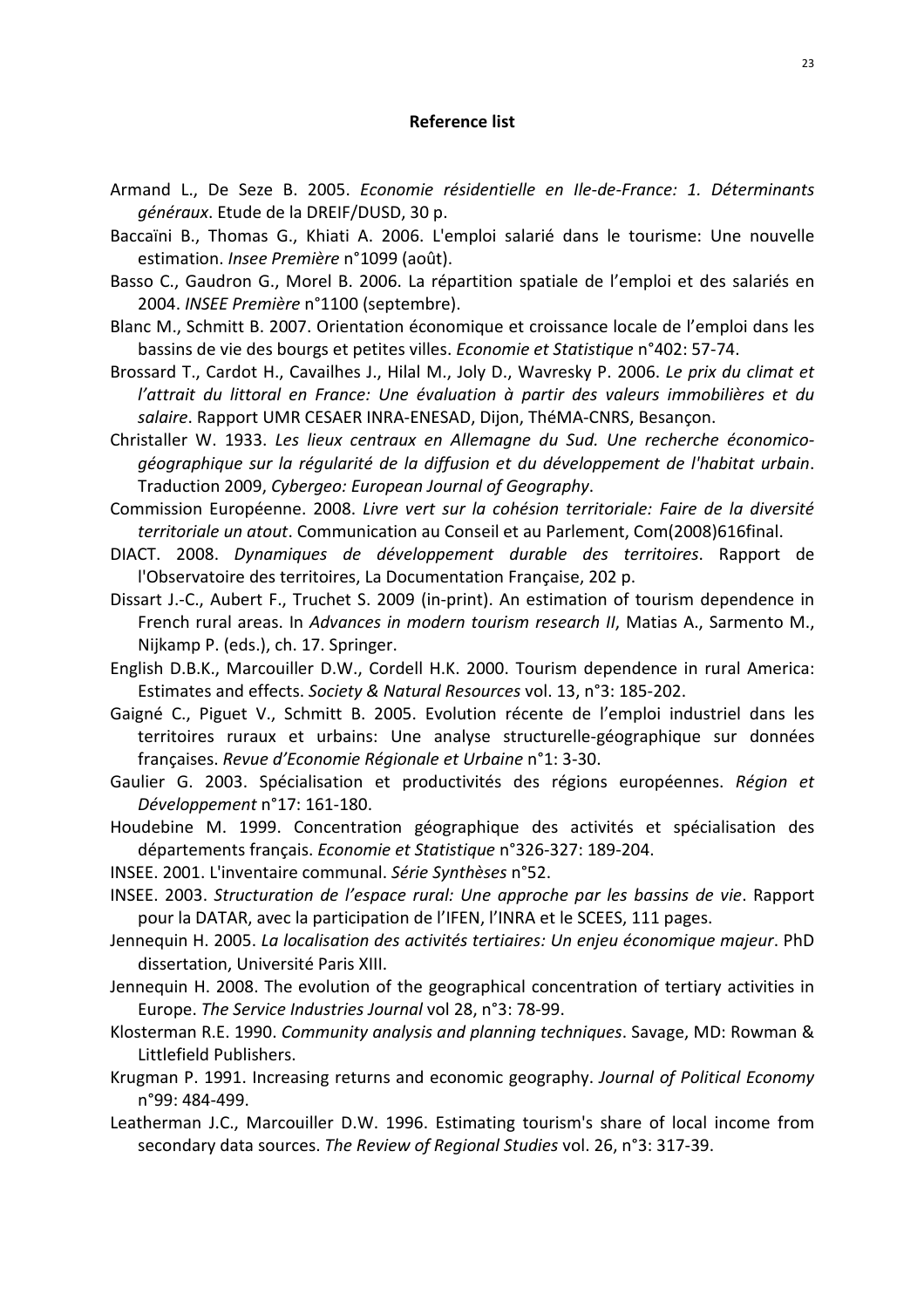- 24
- McGranahan D.A. 1999. Natural amenities drive rural population change. USDA-ERS, Food and rural economics division, Agricultural Economic Report n°781.
- McGranahan D.A. 2008. Landscape influence on recent rural migration in the U.S. Landscape and Urban Planning n°85: 228-240.
- MDT, INSEE (Ministère Délégué au Tourisme, Institut National de la Statistique et des Etudes Economiques). 2005. Le tourisme en France. Paris: INSEE.
- Midelfart-Knarvik K.H., Overman H.G., Redding S.J., Venables A.J. 2002. The location of European industry. European Economy vol. 2: 216-273.
- Niedercorn J.H., Bechdolt B.V. 1969. An economic derivation of the law of spatial interaction. Journal of Regional Science n°9: 273-282.
- Venables A.J. 1996. Equilibrium locations of vertically linked industries. International Economic Review vol. 37: 341-359.
- Zipf G.K. 1949. Human behaviour and the principle of least effort. Cambridge, Mass.: Addison Wesley.